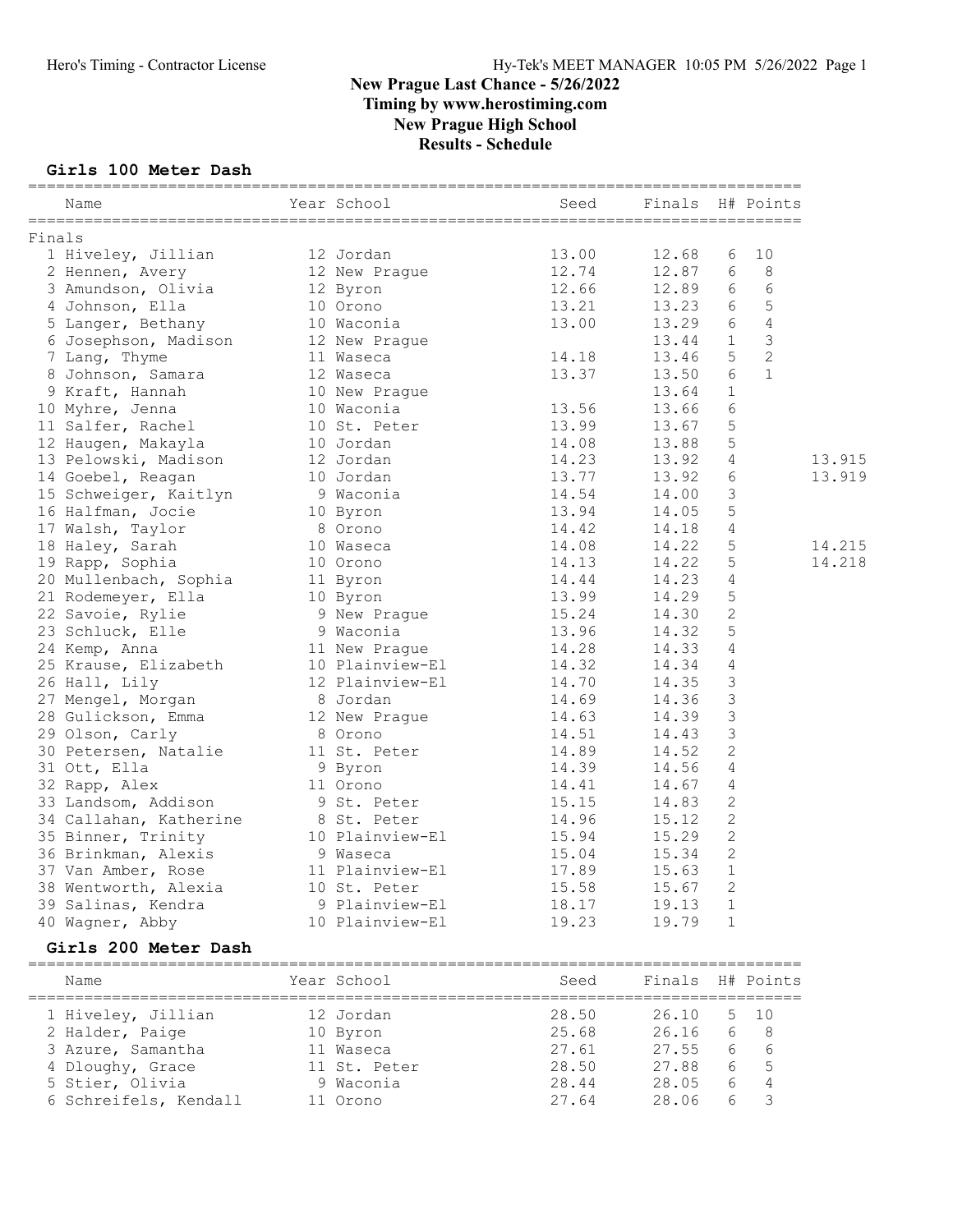## Results - Schedule

# ....Girls 200 Meter Dash

| 7 Walsh, Taylor                                                                                                                      | 8 Orono         | 28.95 | 28.48 | 5               | $\mathbf{2}$ |
|--------------------------------------------------------------------------------------------------------------------------------------|-----------------|-------|-------|-----------------|--------------|
| 8 Kurke, Lilah                                                                                                                       | 7 Byron         | 27.94 | 28.53 | $6\overline{6}$ | $\mathbf{1}$ |
| 9 Connelly, Audree                                                                                                                   | 9 New Prague    | 30.01 | 28.81 | $\overline{4}$  |              |
| 10 Hintgen, Ellie                                                                                                                    | 12 New Praque   |       | 28.85 | $\mathbf{1}$    |              |
| 11 Haugen, Makayla                                                                                                                   | 10 Jordan       | 29.66 | 28.99 | 5               |              |
| 12 Sirek, Katelyn                                                                                                                    | 10 New Prague   | 29.71 | 29.15 | $\overline{4}$  |              |
| 13 Langer, Bethany                                                                                                                   | 10 Waconia      | 27.10 | 29.17 | 6               |              |
| 14 Hansen, Alex                                                                                                                      | 12 Orono        | 28.52 | 29.33 | 5               |              |
| 15 King, Molly                                                                                                                       | 10 New Prague   | 30.65 | 29.41 | $\mathsf 3$     |              |
| 16 Rodemeyer, Ella                                                                                                                   | 10 Byron        | 29.58 | 29.49 | 5               |              |
| 17 Grant, Addie                                                                                                                      | 7 Plainview-El  | 31.34 | 29.52 | $\mathfrak{Z}$  |              |
| 18 Jones, Samara                                                                                                                     | 10 Jordan       | 30.33 | 29.60 | $\sqrt{4}$      |              |
| 19 Stensland, Maria<br>er de de 19 Jordan de 19 Jordan de 19 Jordan de 19 Jordan de 19 Jordan de 19 Jordan de 19 Jordan de 19 Jordan |                 | 28.73 | 29.67 | 5               |              |
| 20 Simonette, Noelle                                                                                                                 | 7 St. Peter     | 31.67 | 29.70 | $\overline{2}$  |              |
| 21 Olson, Jenna                                                                                                                      | 11 Orono        | 29.30 | 29.80 | 5               |              |
| 22 Haley, Sarah                                                                                                                      | 10 Waseca       | 29.92 | 29.90 | $\overline{4}$  |              |
| 23 Warden, Winona                                                                                                                    | 12 Jordan       | 30.00 | 29.99 | $\sqrt{4}$      |              |
| 24 Leigh, Marina                                                                                                                     | 11 Byron        | 30.09 | 30.02 | $\overline{4}$  |              |
| 25 Krause, Elizabeth                                                                                                                 | 10 Plainview-El | 29.86 | 30.06 | $\overline{4}$  |              |
| 26 Mengel, Morgan                                                                                                                    | 8 Jordan        | 30.50 | 30.16 | $\mathcal{S}$   |              |
| 27 Schluck, Elle                                                                                                                     | 9 Waconia       | 30.18 | 30.20 | $\overline{4}$  |              |
| 28 Rehnelt, Brooke                                                                                                                   | 12 St. Peter    | 30.47 | 30.36 | 3               |              |
| 29 Dent, Madeline                                                                                                                    | 9 Orono         | 31.28 | 30.62 | $\mathfrak{Z}$  |              |
| 30 McMurphy, Katlyn                                                                                                                  | 9 Waseca        | 31.34 | 30.65 | $\mathfrak{Z}$  |              |
| 31 Odland, Lauren                                                                                                                    | 12 St. Peter    | 30.81 | 30.76 | $\mathcal{S}$   |              |
| 32 Erickson, Isabelle                                                                                                                | 12 Byron        | 31.69 | 30.90 | $\overline{c}$  |              |
| 33 Woodhouse, Lily                                                                                                                   | 11 Byron        | 31.51 | 30.95 | $\overline{c}$  |              |
| 34 Oeltjenbruns, Keira                                                                                                               | 11 St. Peter    | 31.83 | 30.99 | $\overline{c}$  |              |
| 35 Hall, Lily                                                                                                                        | 12 Plainview-El | 31.95 | 31.62 | $\overline{c}$  |              |
| 36 Prigge, Grace                                                                                                                     | 9 Plainview-El  | 31.75 | 31.99 | $\overline{c}$  |              |
| 37 Gulickson, Emma                                                                                                                   | 12 New Prague   | 32.20 | 32.11 | $1\,$           |              |
| 38 Brinkman, Alexis                                                                                                                  | 9 Waseca        | 31.67 | 32.50 | $\overline{c}$  |              |
| 39 Van Amber, Rose                                                                                                                   | 11 Plainview-El | 34.20 | 32.95 | $\mathbf{1}$    |              |
| 40 Kellner, Tessa                                                                                                                    | 9 Plainview-El  | 33.92 | 33.82 | $\mathbf{1}$    |              |
|                                                                                                                                      |                 |       |       |                 |              |

#### Girls 400 Meter Dash

| Name                 |    | Year School     | Seed    | Finals  |                | H# Points     |
|----------------------|----|-----------------|---------|---------|----------------|---------------|
| 1 Halder, Paige      |    | 10 Byron        | 58.81   | 59.70   | 4              | 10            |
| 2 Mc Kown, Eliza     |    | 12 Orono        | 1:00.92 | 1:01.84 | 4              | 8             |
| 3 Friedrich, Keira   |    | 8 St. Peter     | 1:01.55 | 1:02.33 | $\overline{4}$ | 6             |
| 4 Wagner, Audrey     |    | 8 New Praque    |         | 1:04.25 | $\mathbf{1}$   | 5             |
| 5 Babcock, Briella   |    | 12 Byron        | 1:05.20 | 1:04.39 | 4              | 4             |
| 6 Rolland, Averie    |    | 8 Byron         | 1:03.85 | 1:05.03 | 4              | 3             |
| 7 Barton, Ashlee     |    | 7 Plainview-El  | 1:05.27 | 1:05.35 | 4              | $\mathcal{P}$ |
| 8 Weckman, Aubrey    |    | 12 New Prague   | 1:06.54 | 1:06.74 | 4              |               |
| 9 Church, Molly      |    | 7 Jordan        | 1:07.51 | 1:07.06 | 3              |               |
| 10 Hemann, Taylor    |    | 9 New Praque    |         | 1:07.88 |                |               |
| 11 Grant, Grace      |    | 10 Plainview-El | 1:08.09 | 1:08.68 | 3              |               |
| 12 Smith, Katelyn    |    | 10 Waconia      | 1:09.87 | 1:08.96 | 3              |               |
| 13 Krautkremer, Ella |    | 10 Waseca       | 1:08.97 | 1:09.41 | 3              |               |
| 14 Motz, Carley      | 10 | New Praque      | 1:09.93 | 1:10.42 | 3              |               |
| 15 Gustafson, Hope   |    | 8 Orono         | 1:14.32 | 1:12.02 | $\overline{2}$ |               |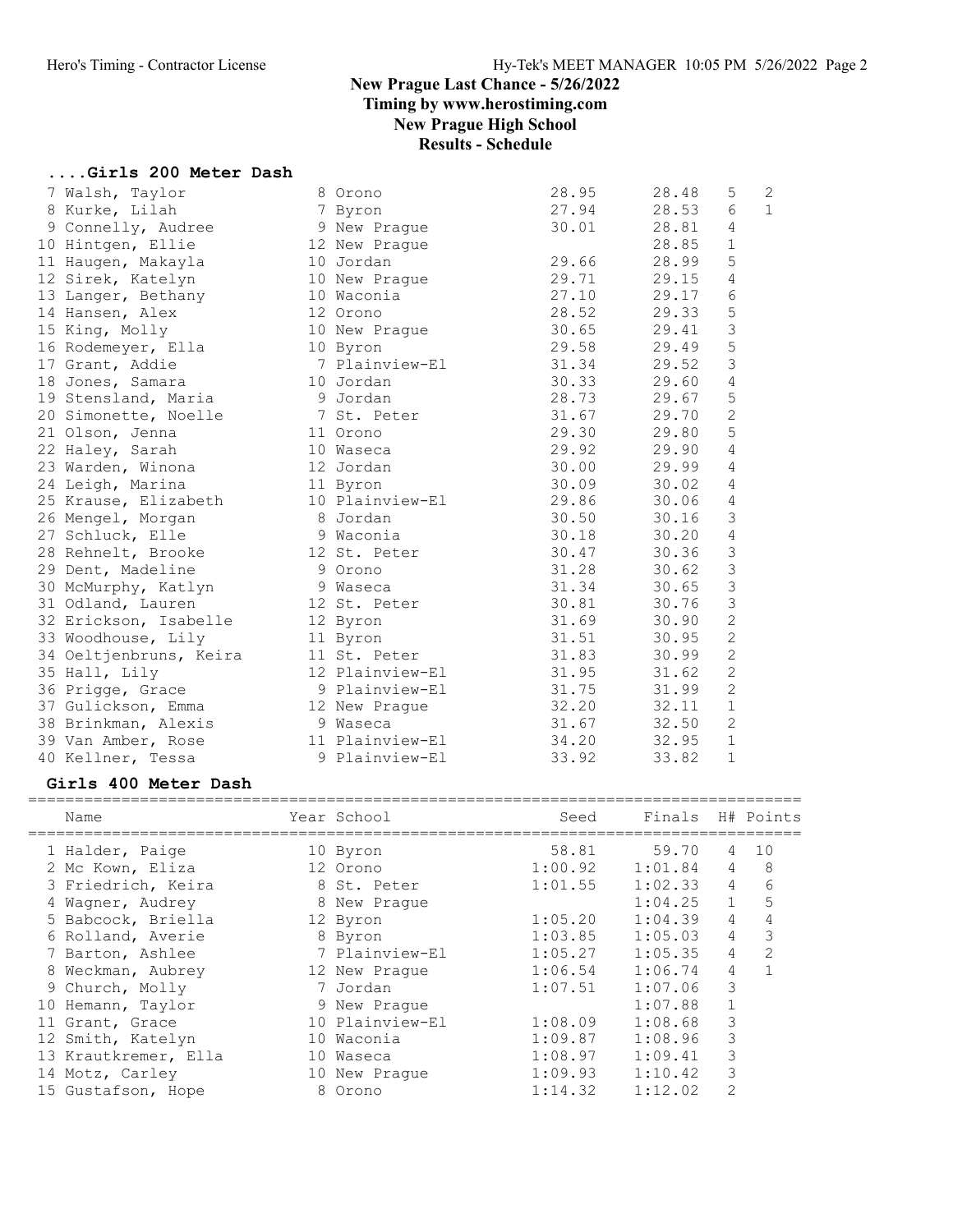Timing by www.herostiming.com

New Prague High School

|                                        |                           | <b>IVEW 1 Lague High School</b><br><b>Results - Schedule</b> |                    |                              |                |
|----------------------------------------|---------------------------|--------------------------------------------------------------|--------------------|------------------------------|----------------|
| Girls 400 Meter Dash                   |                           |                                                              |                    |                              |                |
| 16 McBride, Zoe                        | 11 Jordan                 | 1:15.20                                                      | 1:14.39            | 2                            |                |
| Girls 800 Meter Run                    |                           |                                                              |                    |                              |                |
| Name                                   | Year School               | Seed                                                         | Finals             |                              | H# Points      |
| 1 Friedrich, Keira                     | 8 St. Peter               | 2:23.92                                                      | 2:24.97            | 2                            | 10             |
| 2 Dufault, Ella                        | 11 Waseca                 | 2:28.55                                                      | 2:26.42            | 2                            | 8              |
| 3 Rosemeier, Nora                      | 12 New Prague             |                                                              | 2:29.57            | 2                            | 6              |
| 4 O'Brien, Evelyn                      | 10 Waseca                 | 2:38.07                                                      | 2:31.00            | $\mathbf{2}$                 | 5              |
| 5 Young, Sarah                         | 8 Jordan                  | 2:33.98                                                      | 2:35.10            | $\mathbf{2}$                 | $\overline{4}$ |
| 6 Staudacher, Brooklyn                 | 7 Plainview-El            | 2:32.77                                                      | 2:36.58            | $\mathbf{2}$                 | 3              |
| 7 Swanepoel, Paige                     | 8 New Prague              | 2:46.53                                                      | 2:38.85            | $\mathbf{1}$                 | $\overline{c}$ |
| 8 Giesen, Emily                        | 8 New Prague              | 2:46.06                                                      | 2:38.90            | $\overline{2}$               | $\mathbf{1}$   |
| 9 Denneson, Aby                        | 12 Orono                  | 2:46.17                                                      | 2:39.17            | $\overline{c}$               |                |
| 10 Hibscher, Robin                     | 8 St. Peter               | 2:43.12                                                      | 2:40.26            | $\overline{2}$               |                |
| 11 Carlson, Grace                      | 10 New Prague             | 2:44.79                                                      | 2:41.20            | 2                            |                |
| 12 Dahlen, Kendall                     | 7 Jordan                  | 2:45.78                                                      | 2:43.39            | 2                            |                |
| 13 Peterson, Morgan                    | 12 St. Peter              | 2:42.11                                                      | 2:43.78            | $\overline{c}$               |                |
| 14 Edwards, Annabelle                  | 12 Orono                  | 2:51.89                                                      | 2:46.58            | $\mathbf 1$                  |                |
| 15 Montgomery, Lily                    | 9 Orono                   | 2:52.11                                                      | 2:47.65            | $\mathbf 1$                  |                |
| 16 Johnson, Cambelle                   | 10 Byron                  | 2:43.90                                                      | 2:48.00            | $\mathbf{2}$<br>$\mathbf{1}$ |                |
| 17 Stauble, Yara                       | 12 Plainview-El           | 2:51.65<br>2:54.26                                           | 2:51.57<br>2:51.86 | $\mathbf 1$                  |                |
| 18 Stenger, Sydney<br>19 Fuks, Madison | 12 New Prague<br>12 Orono | 2:55.84                                                      | 2:54.23            | $\mathbf 1$                  |                |
|                                        | 11 Orono                  | 2:53.74                                                      | 2:54.41            | $\mathbf 1$                  |                |
| 20 Burr, Lillie<br>21 Dirks, Ella      | 7 St. Peter               | 2:53.90                                                      | 2:57.22            | $\mathbf{1}$                 |                |
| 22 Carlson, Abbey                      | 12 New Prague             | 2:57.40                                                      | 3:00.60            | 1                            |                |
| 23 Aarsvold, Jessica                   | 9 Plainview-El            | 3:08.45                                                      | 3:06.14            | $\mathbf{1}$                 |                |
| Girls 1600 Meter Run                   |                           |                                                              |                    |                              |                |
|                                        |                           |                                                              |                    |                              |                |
| Name                                   | Year School               | Seed                                                         | Finals             | Points                       |                |
| 1 Dufault, Callie                      | 9 Waseca                  | 5:50.49                                                      | 5:48.29            | 10                           |                |
| 2 Fynboh, Olivia                       | 8 Jordan                  | 5:49.51                                                      | 5:51.87            | 8                            |                |
| 3 Meek, Naomi                          | 12 Byron                  | 6:14.25                                                      | 5:56.28            | 6                            |                |
| 4 Duncan, Shanae                       | 8 Plainview-El            | 5:49.27                                                      | 5:59.45            | 5                            |                |
| 5 Walkington, Keira                    | 7 Jordan                  | 6:13.51                                                      | $6:02.29$ 4        |                              |                |
| 6 Peterson, Bianca                     | 7 Jordan                  | 5:54.20                                                      | 6:02.33            | 3                            |                |
| 7 Thoms, Kady                          | 7 St. Peter               | 6:19.57                                                      | 6:10.24            | 2                            |                |
| 8 Stuehrenberg, Hadley                 | 11 St. Peter              |                                                              | 6:10.39            | $\mathbf 1$                  |                |
| 9 Arnold, Alexis                       | 10 Orono                  | 6:15.80                                                      | 6:11.60            |                              |                |
| 10 Stauble, Yara                       | 12 Plainview-El           | 6:21.94                                                      | 6:19.37            |                              |                |
| 11 Holicky, Maddie                     | 12 New Praque             |                                                              | 6:30.62            |                              |                |
| 12 Williams, Mackenzie                 | 12 Jordan                 | 6:41.90                                                      | 6:35.39            |                              |                |
| 13 Kalkbrenner, McKenna                | 11 Orono                  | 7:06.15                                                      | 6:41.44            |                              |                |
| 14 Dirks, Ella                         | 7 St. Peter               | 6:37.39                                                      | 6:43.68            |                              |                |
| 15 Nafstad, Allyson                    | 10 Orono                  | 6:40.30                                                      | 6:45.89            |                              |                |
| 16 Mansfield, Chloe                    | 12 Waseca                 |                                                              | 6:47.19            |                              |                |
| 17 Aarsvold, Jessica                   | 9 Plainview-El            | 6:50.64                                                      | 6:51.68            |                              |                |
| 18 Mansfield, Lucia                    | 9 Waseca                  |                                                              | 7:35.84            |                              |                |
| 19 Lynch, Kennedy                      | 9 Waseca                  |                                                              | 7:35.97            |                              |                |
| 20 Potter, Sophia                      | 12 Waseca                 |                                                              | 7:35.98            |                              |                |
|                                        |                           |                                                              |                    |                              |                |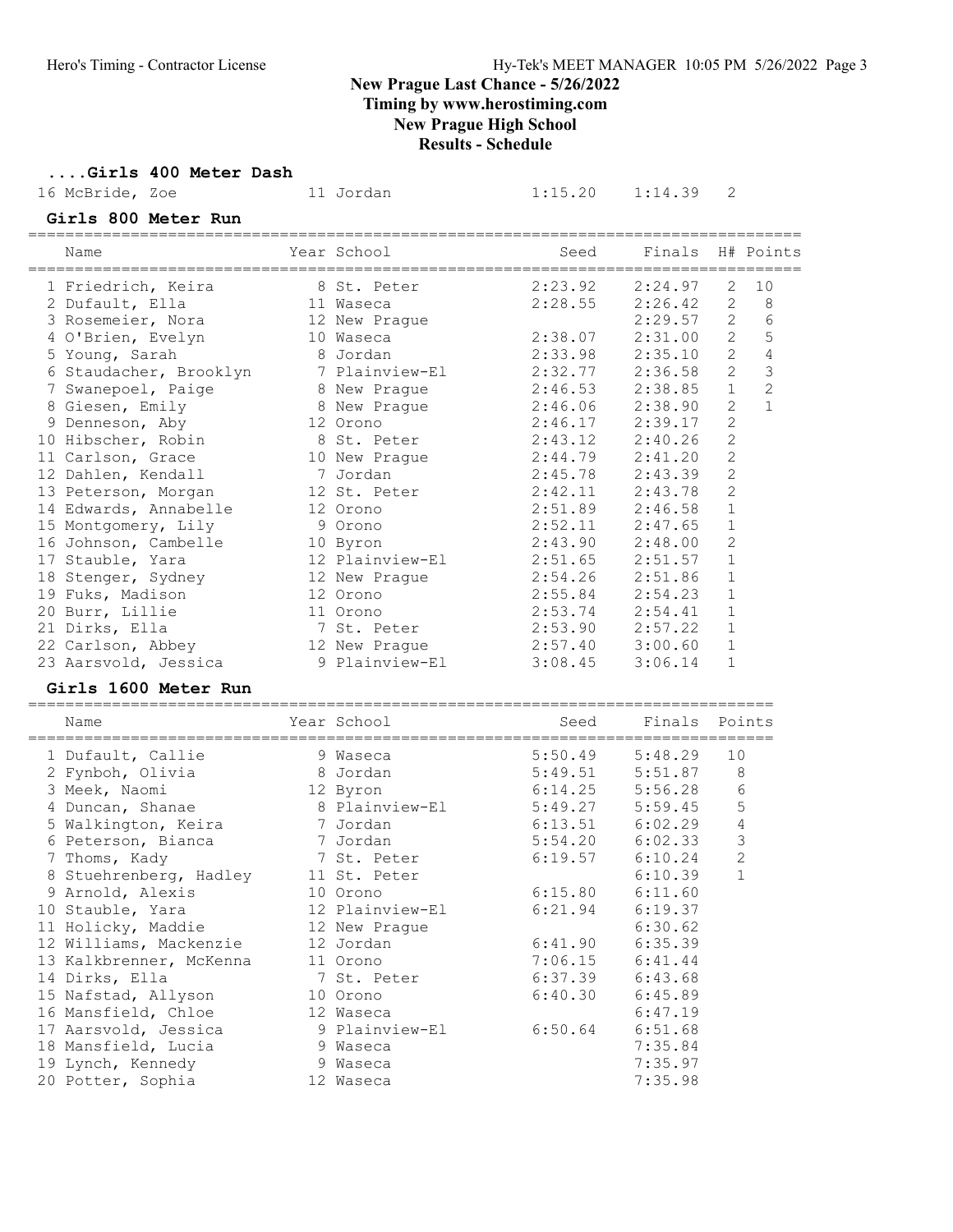Timing by www.herostiming.com

## New Prague High School

Results - Schedule

....Girls 1600 Meter Run

21 Krautkremer, Ella 10 Waseca 10 7:36.01

#### Girls 3200 Meter Run

| Name                | Year School     | Seed     | Finals Points |               |
|---------------------|-----------------|----------|---------------|---------------|
| 1 Helgerson, Claire | 10 Jordan       | 12:54.41 | 12:44.59      | 10            |
| 2 Hagen, MollyKate  | 11 Plainview-El | 13:05.55 | 12:49.17      | 8             |
| 3 Halla, Lillian    | 12 Waseca       | 12:40.14 | 13:01.71      | 6             |
| 4 Garas, Kylea      | 7 Byron         | 13:14.61 | 13:10.29      | 5             |
| 5 Akers, Alayna     | 12 Waseca       |          | 13:25.29      |               |
| 6 Omtvedt, Stella   | 7 Waseca        | 13:31.14 | 13:31.01      | 3             |
| 7 Bedsted, Ella     | 7 Plainview-El  | 13:52.61 | 13:50.95      | $\mathcal{P}$ |
| 8 Looft, Hailey     | 11 St. Peter    | 15:53.65 | 16:01.86      |               |
|                     |                 |          |               |               |

#### Girls 100 Meter Hurdles

===================================================================================

| Name                                                                                            |          | Year School     | Seed  | Finals H# Points |                 |                |
|-------------------------------------------------------------------------------------------------|----------|-----------------|-------|------------------|-----------------|----------------|
| 1 Atkinson, Estelle                                                                             |          | 10 Orono        | 16.38 | 16.47            | 5               | 10             |
| 2 Josephson, Madison                                                                            |          | 12 New Praque   | 16.77 | 16.52            | 5               | 8              |
| 3 Sveen, Allie                                                                                  |          | 10 Plainview-El | 17.67 | 16.73            | $\overline{5}$  | $\sqrt{6}$     |
| 4 Gonzalez, Nadya                                                                               |          | 11 Jordan       | 16.94 | 17.01            | 5               | 5              |
| 5 Ring, Camille                                                                                 |          | 11 Waseca       | 15.91 | 17.39            | 5               | $\overline{4}$ |
| 6 Kraft, Hannah                                                                                 |          | 10 New Prague   | 17.33 | 17.88            | $5\phantom{.0}$ | $\mathfrak{Z}$ |
| 7 Mehrkens, Lucy                                                                                |          | 8 Jordan        | 18.50 | 17.98            | $\mathcal{S}$   | $\overline{c}$ |
| 8 Tietz, Ruby                                                                                   |          | 10 New Prague   | 17.88 | 17.99            | 5               | $\mathbf{1}$   |
| Olson, Emily<br>9                                                                               | 12 Orono |                 | 18.30 | 18.15            | $\overline{4}$  |                |
| 10 Seidel, Hannah                                                                               |          | 12 Byron        | 17.88 | 18.25            | 4               |                |
| 11 Barber-Flatau, Taylor                                                                        |          | 12 Waseca       | 18.21 | 18.33            | 4               |                |
| 12 Wiebusch, Josie                                                                              |          | 12 St. Peter    | 18.46 | 18.44            | 4               |                |
| 13 Manson, Peyton                                                                               |          | 10 Orono        | 18.88 | 18.50            | 3               |                |
| 14 Nelson, Lexi                                                                                 |          | 10 Byron        | 18.31 | 18.65            | $\overline{4}$  |                |
| 15 Cravens, Sarah 12 Waconia                                                                    |          |                 | 18.24 | 18.66            | 4               |                |
| 16 Odland, Lauren                                                                               |          | 12 St. Peter    | 18.46 | 18.69            | 4               |                |
|                                                                                                 |          |                 | 19.09 | 18.73            | $\mathfrak{Z}$  |                |
|                                                                                                 |          |                 | 19.00 | 18.75            | $\mathfrak{Z}$  |                |
| 17 Tollefson, Maiija 12 St. Peter<br>18 Zimmerman, Eve 10 St. Peter<br>19 Fortin, Anika 9 Orono |          |                 | 19.13 | 18.82            | $\mathfrak{Z}$  |                |
| 20 Myhra, Rowyn                                                                                 |          | 8 St. Peter     | 19.73 | 18.93            | $\mathbf{2}$    |                |
| 21 Hackett, Ella                                                                                |          | 8 Waseca        | 19.01 | 19.26            | $\mathfrak{Z}$  |                |
| 22 Richardson, Olivia                                                                           |          | 8 Byron         | 19.21 | 19.46            | $\mathfrak{Z}$  |                |
| 23 McBroom, Annie                                                                               |          | 10 New Prague   | 19.33 | 19.57            | $\mathfrak{Z}$  |                |
| 24 Walch, Kiera                                                                                 |          | 7 Plainview-El  | 19.35 | 19.83            | $\mathbf{2}$    |                |
| 25 Harried, Addison                                                                             |          | 9 Waconia       | 20.19 | 19.92            | $\mathbf{2}$    |                |
| 26 Buetow, Karalyn                                                                              |          | 10 Waconia      | 20.21 | 20.33            | $\overline{c}$  |                |
| 27 Kemp, Anna                                                                                   |          | 11 New Prague   | 17.88 | 20.35            | $\overline{4}$  |                |
| 28 Winters, Meaghan                                                                             |          | 11 Jordan       | 20.65 | 20.58            | $\mathbf{1}$    |                |
| 29 Mohling, Lucy                                                                                |          | 10 Waconia      | 20.33 | 20.60            | $\mathbf 1$     | 20.597         |
| 30 Krook, Claire                                                                                |          | 9 Byron         | 20.19 | 20.60            | $\mathbf{2}$    | 20.600         |
| 31 Fode, Rachel                                                                                 |          | 11 Byron        | 16.65 | 20.89            | 5               |                |
| 32 Larson, Lauren                                                                               |          | 10 Orono        | 21.16 | 21.75            | $\mathbf{1}$    |                |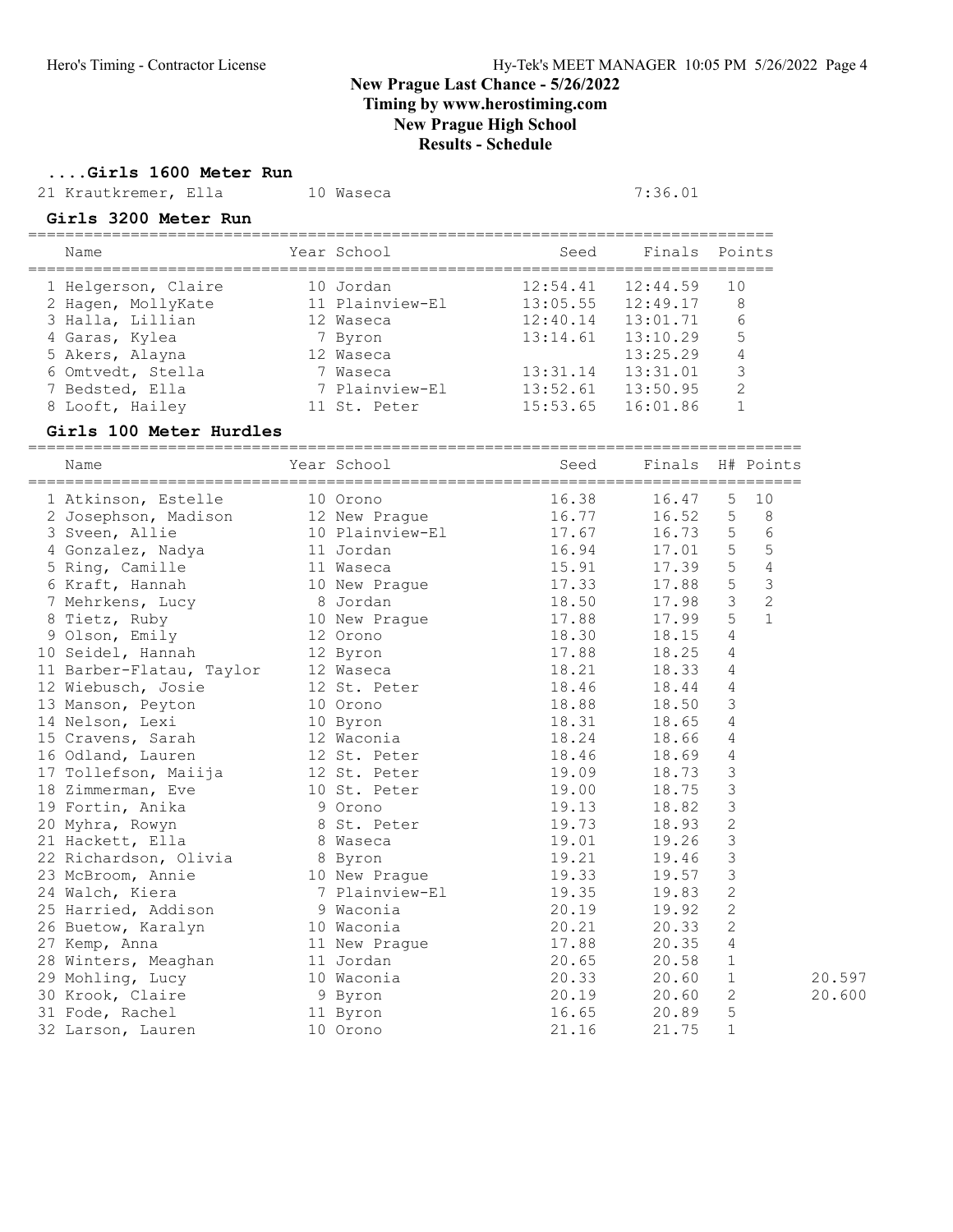#### Girls 300 Meter Hurdles

| Name<br>========================= | Year School     |                           | Seed    | Finals               |                | H# Points      |
|-----------------------------------|-----------------|---------------------------|---------|----------------------|----------------|----------------|
| 1 Atkinson, Estelle               | 10 Orono        |                           | 47.78   | 47.58                | 4              | 10             |
| 2 Sveen, Allie                    | 10 Plainview-El |                           | 49.39   | 49.81                | 4              | 8              |
| 3 Olson, Emily                    | 12 Orono        |                           | 50.67   | 50.00                | 4              | 6              |
| 4 Hintgen, Ellie                  | 12 New Prague   |                           | 49.74   | 50.06                | 4              | 5              |
| 5 Wiebusch, Josie                 | 12 St. Peter    |                           | 51.20   | 51.78                | 4              | 4              |
| 6 Zimmerman, Eve                  | 10 St. Peter    |                           | 51.33   | 52.11                | 4              | $\mathsf 3$    |
| 7 Nelson, Lexi                    | 10 Byron        |                           | 51.64   | 52.53                | 3              | $\overline{c}$ |
| 8 Gonzalez, Nadya                 | 11 Jordan       |                           | 50.44   | 52.95                | 4              | $\mathbf{1}$   |
| 9 Lang, Thyme                     | 11 Waseca       |                           | 50.42   | 53.23                | 4              |                |
| 10 Manson, Peyton                 | 10 Orono        |                           | 54.97   | 53.99                | 3              |                |
| 11 Mehrkens, Lucy                 | 8 Jordan        |                           | 53.32   | 54.11                | 3              |                |
| 12 Buetow, Karalyn                | 10 Waconia      |                           | 55.69   | 54.36                | $\mathbf{2}$   |                |
| 13 Dalsin, Nellie                 | 10 New Praque   |                           | 55.06   | 54.42                | $\overline{2}$ |                |
| 14 McBroom, Annie                 | 10 New Prague   |                           | 54.17   | 54.52                | $\mathfrak{Z}$ |                |
| 15 Savoie, Rylie                  | 9 New Prague    |                           | 54.03   | 54.80                | 3              |                |
| 16 Fortin, Anika                  | 9 Orono         |                           | 55.06   | 54.98                | 2              |                |
| 17 Ryskoski, Ariana               | 10 Waconia      |                           | 53.15   | 55.27                | 3              |                |
| 18 Stong, Brooke                  | 9 Waconia       |                           | 56.30   | 55.39                | 2              |                |
| 19 Richardson, Olivia             | 8 Byron         |                           | 55.69   | 55.45                | $\mathbf{2}$   |                |
| 20 Seidel, Hannah                 | 12 Byron        |                           | 53.36   | 55.68                | $\mathfrak{Z}$ |                |
| 21 Hackett, Ella                  | 8 Waseca        |                           | 55.95   | 55.99                | $\sqrt{2}$     |                |
| 22 Myhra, Rowyn                   | 8 St. Peter     |                           | 57.51   | 57.14                | $\mathbf{2}$   |                |
| 23 Walch, Kiera                   | 7 Plainview-El  |                           | 57.93   | 57.49                | $\mathbf 1$    |                |
| 24 Tollefson, Maiija              | 12 St. Peter    |                           | 54.87   | 58.87                | 3              |                |
| 25 Simon, Madi                    | 12 Plainview-El |                           | 56.36   | 59.57                | $\mathbf{2}$   |                |
| 26 Larson, Lauren                 | 10 Orono        |                           |         | 1:04.31              | $\mathbf 1$    |                |
| 27 Dasari, Rachael                | 11 Orono        |                           | 1:16.54 | 1:17.31              | $\mathbf 1$    |                |
| Girls 4x100 Meter Relay           |                 |                           |         |                      |                |                |
| School                            |                 |                           | Seed    | Finals<br>---------- |                | H# Points      |
| 1 Byron                           |                 |                           | 51.28   | 51.63                | 2              | 10             |
| 1) Fode, Rachel 11                |                 | 2) Kurke, Lilah 7         |         |                      |                |                |
| 3) Amundson, Olivia 12            |                 | 4) Halder, Carly 8        |         |                      |                |                |
| 2 New Prague                      |                 |                           | 51.42   | 51.75                | 2              | 8              |
| 1) Barsness, Ella 11              |                 | 2) Bruegger, Ava 9        |         |                      |                |                |
| 3) Kraft, Hannah 10               |                 | 4) Hennen, Avery 12       |         |                      |                |                |
| 3 Waseca                          |                 |                           | 51.95   | 52.21                | $\overline{c}$ | 6              |
| 1) Bulfer, Maddy 12               |                 | 2) Azure, Samantha 11     |         |                      |                |                |
| 3) Ring, Camille 11               |                 | 4) Johnson, Samara 12     |         |                      |                |                |
| 4 Plainview-Elgin-Millville       |                 |                           | 53.10   | 53.17                | 2              | 5              |
| 1) Eversman, Molly 9              |                 | 2) Schmidt, Lucy 10       |         |                      |                |                |
| 3) Augustine, Anna 12             |                 | 4) Polson, Mackenzie 12   |         |                      |                |                |
| 5 Orono                           |                 |                           | 52.55   | 53.21                | 2              | 4              |
| 1) Johnson, Ella 10               |                 | 2) Hansen, Alex 12        |         |                      |                |                |
| 3) Kallenbach, Kayla 11           |                 | 4) Schreifels, Kendall 11 |         |                      |                |                |
| 6 New Prague<br>$\overline{B}$    |                 |                           | 52.42   | 53.71                | 2              |                |
| 1) Sackett, Jeri 10               |                 | 2) Mushitz, Baylee 10     |         |                      |                |                |
| 3) Barsness, Ava 11               |                 | 4) Nelson, Ashlee 8       |         |                      |                |                |
|                                   |                 |                           |         |                      |                |                |
| 7 St. Peter                       |                 |                           | 55.54   | 53.86                | 1              | 3              |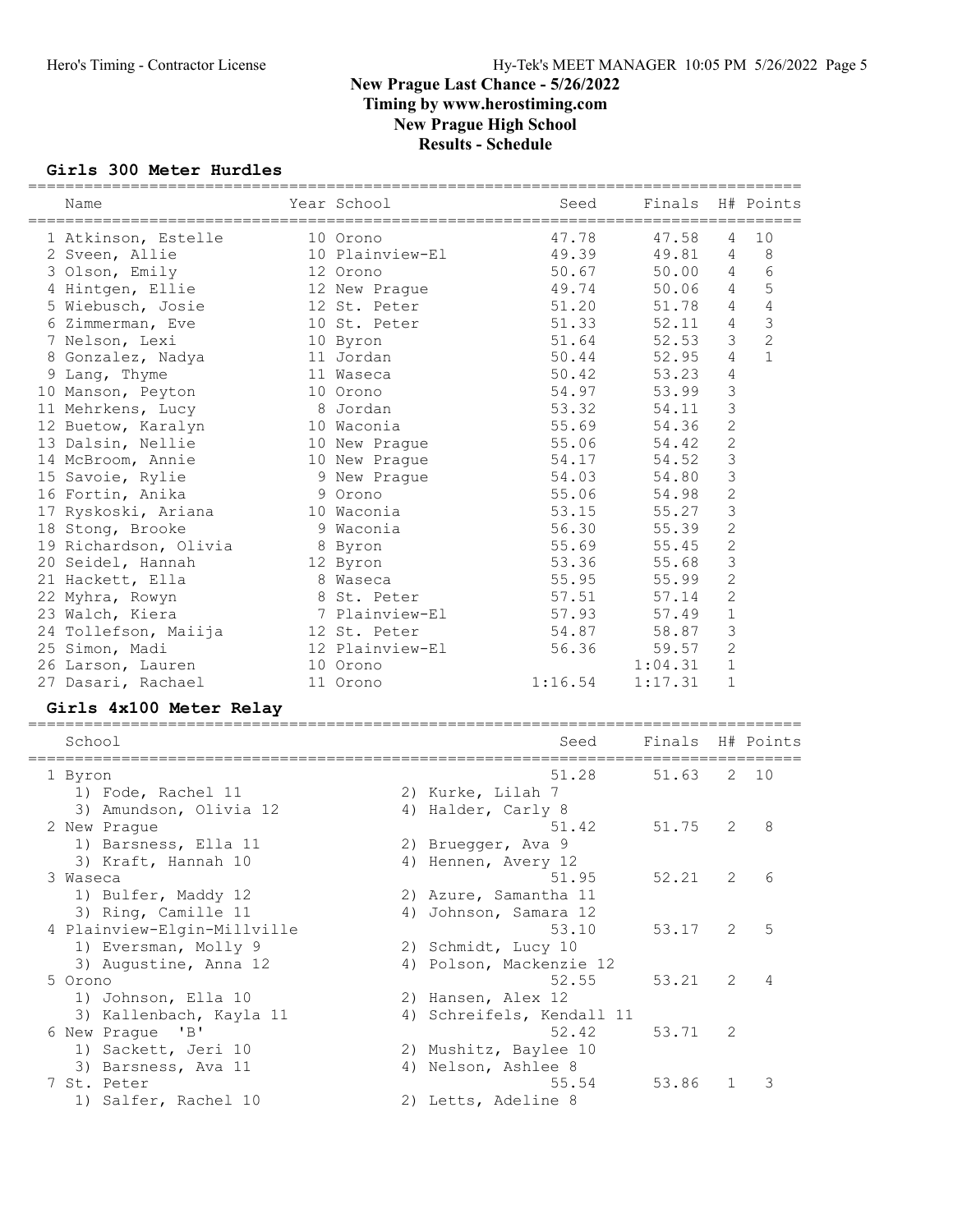#### ....Girls 4x100 Meter Relay

| 3) Dloughy, Grace 11<br>8 Jordan               | 4) Prunty, Liliana 7<br>55.28 2<br>$\overline{2}$<br>53.57 |
|------------------------------------------------|------------------------------------------------------------|
| 1) Haugen, Makayla 10                          | 2) Mengel, Morgan 8                                        |
| 3) Winters, Meaghan 11                         | 4) Goebel, Reagan 10                                       |
| 9 Waseca 'B'                                   | 55.00 55.99<br>1                                           |
| 1) Haley, Sarah 10                             | 2) Barber-Flatau, Taylor 12                                |
| 3) Lynch, Haydn 10                             | 4) McCabe, Cora 12                                         |
| 10 Plainview-Elgin-Millville<br>$\overline{B}$ | 58.44<br>1                                                 |
| 1) Krause, Elizabeth 10                        | 2) Tentis, Emma 9                                          |
| 3) Groebner, Ava 9                             | 4) Prigge, Grace 9                                         |
| 11 St. Peter 'B'                               | 1:01.14<br>59.48<br>$\mathbf{1}$                           |
| 1) Bice, Alyia 11                              | 2) Baker, Breanna 12                                       |
| 3) Winkelmann, Paige 9                         | 4) Wentworth, Alexia 10                                    |

#### Girls 4x200 Meter Relay ===================================================================================

 School Seed Finals H# Points =================================================================================== 1 Byron 1:47.08 1:46.98 2 10 1) Amundson, Olivia 12 2) Kurke, Lilah 7 3) Halder, Paige 10 4) Halder, Carly 8 2 Waseca 1:48.75 1:49.83 2 8 1) Ring, Camille 11 2) Thompson, Maddie 12 3) Azure, Samantha 11 (4) Lopez, Gaby 9 3 Waconia 1:49.65 1:50.08 2 6 1) Stier, Olivia 9 2) Myhre, Jenna 10 3) Mielke, Annika 10 4) Langer, Bethany 10 4 New Prague 'B' 1:52.00 1:50.59 2 5 1) Nelson, Ashlee 8 2) Barsness, Ava 11 3) King, Molly 10 4) Connelly, Audree 9 5 New Prague 1:50.77 1:51.91 2 1) Sackett, Jeri 10 2) Barsness, Ella 11 3) Klein, Jadyn 11 4) Mushitz, Baylee 10 6 St. Peter 1:53.59 1:52.11 2 4 1) Prunty, Liliana 7 2) Dloughy, Grace 11 3) Zimmerman, Eve 10 (4) Salfer, Rachel 10 7 Orono 1:49.93 1:52.74 2 3 1) Johnson, Ella 10 2) Hansen, Alex 12 3) Kallenbach, Kayla 11 4) Schreifels, Kendall 11 8 Plainview-Elgin-Millville 1:52.12 1:53.19 2 2 1) Eversman, Molly 9 2) Polson, Mackenzie 12 3) Augustine, Anna 12 19 4) Schmidt, Lucy 10 9 Jordan 1:55.76 1:56.40 1 1 1) Warden, Winona 12 2) Winters, Meaghan 11 3) Gonzalez, Nadya 11 4) Stensland, Maria 9 10 St. Peter 'B' 1:56.99 2:01.31 1 1) Callahan, Katherine 8 2) Rehnelt, Brooke 12 1.30.33<br>3) Odland, Lauren 12 4) Baker, Greta 8<br>3) Odland, Lauren 12 4) Baker, Greta 8 11 Plainview-Elgin-Millville 'B' 2:02.78 1 1) Grant, Grace 10 2) Sagdalen, Elliana 10 3) Tentis, Emma 9 (4) Groebner, Ava 9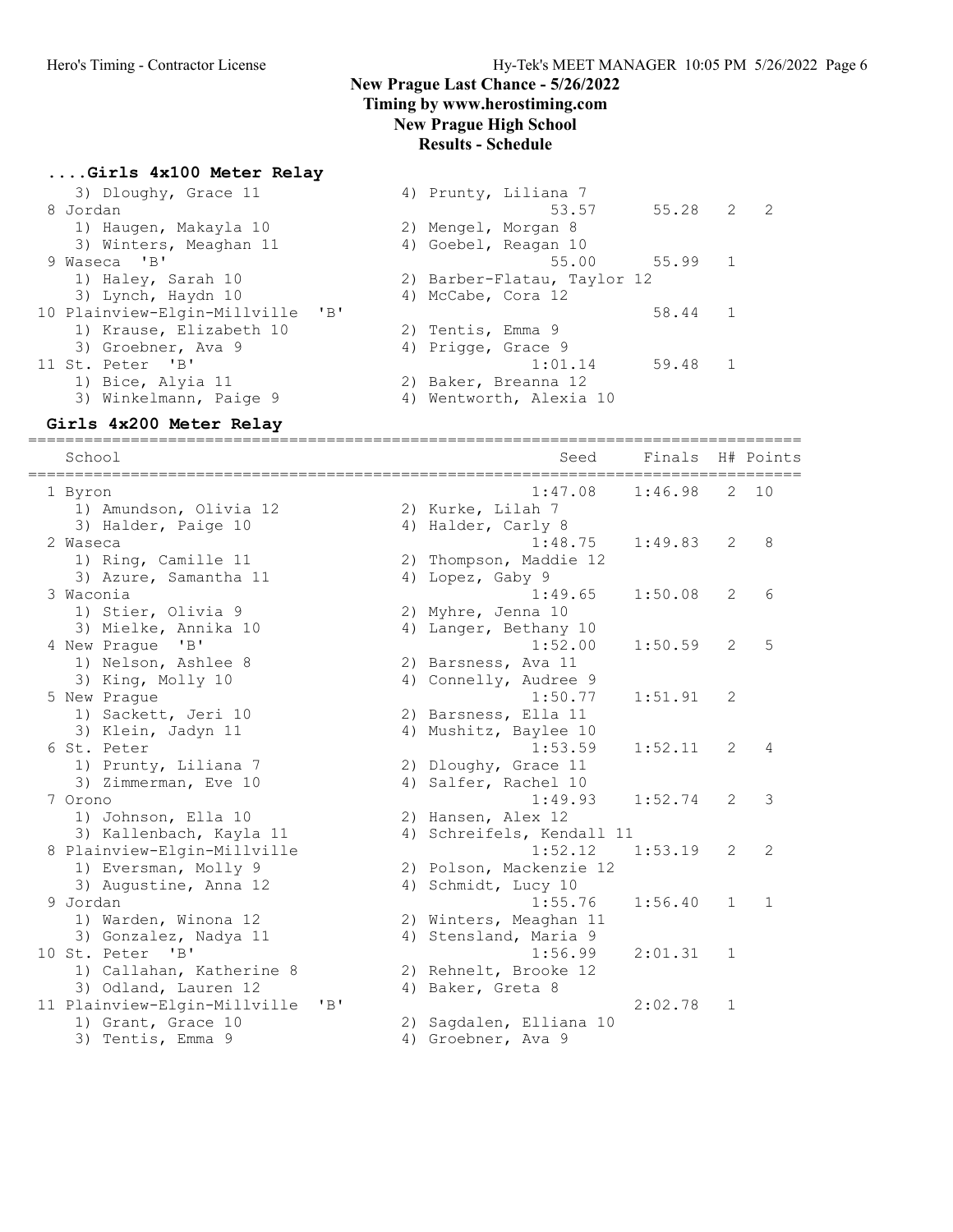#### Girls 4x400 Meter Relay

| EVIOR METET VETSY                                            |                                 | Finals   |    |           |
|--------------------------------------------------------------|---------------------------------|----------|----|-----------|
| School<br>==========<br>____________________________________ | Seed                            |          |    | H# Points |
| 1 Byron                                                      | 4:15.90                         | 4:20.32  | 2  | 10        |
| 1) Hamilton, Michaela 11                                     | 2) Babcock, Briella 12          |          |    |           |
| 3) Matter, Taylor 9                                          | 4) Rolland, Averie 8            |          |    |           |
| 2 Plainview-Elgin-Millville                                  | 4:18.41                         | 4:21.25  | 2  | 8         |
| 1) Barton, Ashlee 7                                          | 2) Sveen, Allie 10              |          |    |           |
| 3) Wozney, Macy 9                                            | 4) Schmidt, Lucy 10             |          |    |           |
| 3 Waseca                                                     | 4:20.50                         | 4:25.93  | 2  | 6         |
| 1) Dufault, Ella 11                                          | 2) McCabe, Cora 12              |          |    |           |
| 3) O'Brien, Evelyn 10                                        | 4) Lopez, Gaby 9                |          |    |           |
| 4 Byron<br>"B"                                               | 4:25.90                         | 4:28.66  | 2  |           |
| 1) Schneider, Kailey 10                                      | 2) Basile, Abby 10              |          |    |           |
| 3) Meek, Naomi 12                                            | 4) Johnson, Cambelle 10         |          |    |           |
| 5 New Prague                                                 | 4:30.00                         | 4:32.25  | 2  | 5         |
| 1) Motz, Carley 10                                           | 2) Weckman, Aubrey 12           |          |    |           |
| 3) Hemann, Taylor 9                                          | 4) Rosemeier, Nora 12           |          |    |           |
| 6 Jordan                                                     | 4:21.00                         | 4:33.22  | 2  | 4         |
| 1) Pelowski, Madison 12                                      | 2) Hiveley, Jillian 12          |          |    |           |
| 3) Stensland, Chloe 7                                        | 4) Fynboh, Olivia 8             |          |    |           |
| 7 New Praque 'B'                                             | 4:35.00                         | 4:35.45  | 1  |           |
| 1) Swanepoel, Paige 8                                        | 2) Wagner, Audrey 8             |          |    |           |
| 3) Giesen, Emily 8                                           | 4) Carlson, Grace 10            |          |    |           |
| $^{\prime}$ B <sup><math>\prime</math></sup><br>8 Jordan     | 4:21.00                         | 4:35.81  | 2  |           |
| 1) Young, Sarah 8                                            | 2) Dahlen, Kendall 7            |          |    |           |
| 3) Church, Molly 7                                           | 4) Bakeberg, Aliyah 12          |          |    |           |
| 9 Waconia                                                    | 4:02.26                         | 4:39.15  | 2  | 3         |
| 1) Smith, Katelyn 10                                         | 2) Meyer, Kylie 10              |          |    |           |
| 3) Ryskoski, Ariana 10                                       | 4) Schweiger, Kaitlyn 9         |          |    |           |
| 10 Orono                                                     | 4:44.44                         | 4:44.51  | 1  | 2         |
| 1) Andereen, Ryanne 8                                        | 2) Walsh, Taylor 8              |          |    |           |
| 3) Gustafson, Hope 8                                         | 4) Uselding, Alivia 8           |          |    |           |
| 11 Waseca<br>"B"                                             | 4:40.00                         | 4:51.32  | 1  |           |
| 1) Dufault, Callie 9                                         | 2) Mansfield, Lucia 9           |          |    |           |
| 3) Hoof, Kya 11                                              | 4) Krueger Eineke, Melanie 9    |          |    |           |
| Girls 4x800 Meter Relay                                      |                                 |          |    |           |
|                                                              |                                 |          |    |           |
| School                                                       | Seed                            | Finals   |    | Points    |
|                                                              | ------------------------------- |          |    |           |
| 1 Waconia                                                    | 10:03.05                        | 10:03.25 | 10 |           |
| 1) Herold, Amelia 10                                         | 2) Mielke, Annika 10            |          |    |           |
| 3) Lage, Madeline 10                                         | 4) Kaeding, Adorisa 12          |          |    |           |
| 2 Byron                                                      | 10:09.80                        | 10:13.40 | 8  |           |
| 1) Hamilton, Michaela 11                                     | 2) Schneider, Kailey 10         |          |    |           |
| 3) Basile, Abby 10                                           | 4) Matter, Taylor 9             |          |    |           |
| 3 Orono                                                      | 10:29.92                        | 10:24.49 | 6  |           |
| 1) McKown, Eliza 12                                          | 2) Pinske, Eva 11               |          |    |           |
| 3) Arnold, Alexis 10                                         | 4) Uselding, Alivia 8           |          |    |           |
| 4 Plainview-Elgin-Millville                                  | 10:17.85                        | 10:37.84 | 5  |           |
| 1) Wozney, Macy 9                                            | 2) Duncan, Shanae 8             |          |    |           |
| 3) Simon, Madi 12                                            | 4) Staudacher, Brooklyn 7       |          |    |           |
| 5 St. Peter                                                  | 10:54.10                        | 10:56.17 | 4  |           |

1) Peterson, Morgan 12 2) Hibscher, Robin 8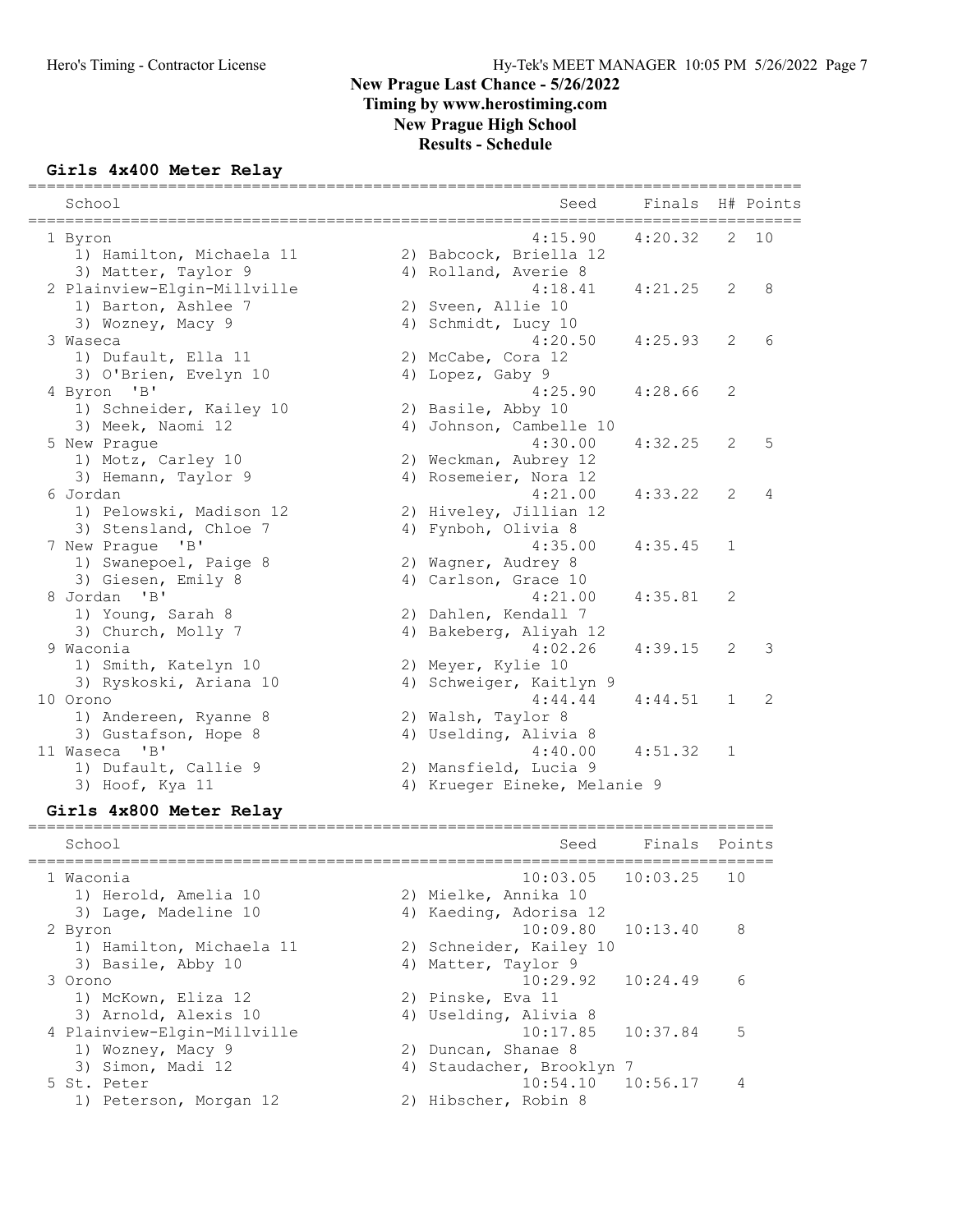## Timing by www.herostiming.com

New Prague High School

## Results - Schedule

### ....Girls 4x800 Meter Relay

| 3) Stuehrenberg, Hadley 11         | 4) Thoms, Kady 7     |                       |               |
|------------------------------------|----------------------|-----------------------|---------------|
| 6 Waseca                           |                      | $10:40.00$ $11:17.54$ | 3             |
| 1) Hoof, Kya 11                    | 2) Omtvedt, Stella 7 |                       |               |
| 3) Krueger Eineke, Melanie 9       | 4) Akers, Alayna 12  |                       |               |
| 7 New Praque                       | 11:30.00             | 11:30.58              | $\mathcal{L}$ |
| 1) Stenger, Sydney 12              | 2) Carlson, Abbey 12 |                       |               |
| 3) Holicky, Maddie 12              | 4) Monroe, Mia 11    |                       |               |
| 8 Plainview-Elgin-Millville<br>"B" |                      | 11:45.69              |               |
| 1) Hagen, MollyKate 11             | 2) Barton, Haylee 10 |                       |               |
| 3) Bedsted, Ella 7                 | 4) Polson, Addison 9 |                       |               |
|                                    |                      |                       |               |

#### Girls High Jump

| Name                     | ========== | Year School     | Seed        |              | Finals Points  |
|--------------------------|------------|-----------------|-------------|--------------|----------------|
| 1 Sirek, Katelyn         |            | 10 New Praque   | $5 - 00.00$ | $5 - 02.00$  | 10             |
| 2 Hennen, Avery          |            | 12 New Prague   | $5 - 02.00$ | $5 - 02.00$  | $\,8\,$        |
| 3 Halder, Paige          |            | 10 Byron        | $5 - 02.00$ | $5 - 00.00$  | $\sqrt{6}$     |
| 4 Olson, Jenna           |            | 11 Orono        | $5 - 00.00$ | $5 - 00.00$  | 5              |
| 5 Richardson, Sophia     |            | 8 Byron         | $4 - 10.00$ | $4 - 10.00$  | $\overline{4}$ |
| 6 Wiebusch, Josie        |            | 12 St. Peter    | $4 - 10.00$ | $4 - 10.00$  | 3              |
| 7 McCabe, Cora           |            | 12 Waseca       | $4 - 10.00$ | $4 - 08.00$  | 1.50           |
| 7 Fiataruolo, Alessandra |            | 10 Orono        | $5 - 00.00$ | $4 - 08.00$  | 1.50           |
| 9 Johnson, Lexi          |            | 12 St. Peter    | $4 - 08.00$ | $4 - 08.00$  |                |
| 10 Braun, Clara          |            | 11 Byron        | $4 - 06.00$ | $4 - 06.00$  |                |
| 10 Haley, Sarah          |            | 10 Waseca       | $4 - 04.00$ | $4 - 06.00$  |                |
| 10 Lynch, Haydn          |            | 10 Waseca       | $4 - 06.00$ | $4 - 06.00$  |                |
| 10 Prunty, Liliana       |            | 7 St. Peter     | $4 - 08.00$ | $4 - 06.00$  |                |
| 14 Stong, Brooke         |            | 9 Waconia       | $4 - 08.00$ | $4 - 06.00$  |                |
| 15 Duncan, Shanae        |            | 8 Plainview-El  | $4 - 06.00$ | $4 - 06.00$  |                |
| 15 Barber-Flatau, Taylor |            | 12 Waseca       | $4 - 08.00$ | $4 - 06.00$  |                |
| 17 Erickson, Isabelle    |            | 12 Byron        | $4 - 10.00$ | $4 - 06.00$  |                |
| 17 Church, Molly         |            | 7 Jordan        | $4 - 10.00$ | $4 - 06.00$  |                |
| 19 Hughes, Cassidy       |            | 12 Waconia      | $4 - 06.00$ | $4 - 03.00$  |                |
| 19 Simonette, Noelle     |            | 7 St. Peter     | $4 - 02.00$ | $4 - 03.00$  |                |
| 19 McMurphy, Katlyn      |            | 9 Waseca        | $4 - 02.00$ | $4 - 03.00$  |                |
| 19 Connelly, Audree      |            | 9 New Praque    | $4 - 04.00$ | $4 - 03.00$  |                |
| 19 Cravens, Sarah        |            | 12 Waconia      | $4 - 08.00$ | $4 - 03.00$  |                |
| 19 Schwantz, Jayda       |            | 8 Plainview-El  | $4 - 06.00$ | $4 - 03.00$  |                |
| 25 Schwantz, Ainsley     |            | 10 Plainview-El | $4 - 06.00$ | $4 - 03.00$  |                |
| 25 Myhra, Rowyn          |            | 8 St. Peter     | $4 - 04.00$ | $4 - 03.00$  |                |
| 25 Walsh, Taylor         |            | 8 Orono         | $4 - 06.00$ | $4 - 03.00$  |                |
| 25 Suda, Kaitlyn         |            | 10 Jordan       | $4 - 04.00$ | $4 - 03.00$  |                |
| 29 Grove, Daeton         |            | 8 Jordan        | $4 - 04.00$ | $4 - 03.00$  |                |
| 30 Stauble, Yara         |            | 12 Plainview-El | $4 - 06.00$ | $4 - 03.00$  |                |
| 31 Rehnelt, Brooke       |            | 12 St. Peter    | $4 - 00.00$ | $4 - 03.00$  |                |
| -- McBride, Zoe          |            | 11 Jordan       | $4 - 00.00$ | ΝH           |                |
| Girls Pole Vault         |            |                 |             |              |                |
| Name                     |            | Year School     | Seed        | Finals       | Points         |
| 1 Klein, Jadyn           |            | 11 New Prague   | $9 - 03.00$ | $10 - 00.00$ | 10             |
| 2 Johnson, Samara        |            | 12 Waseca       | $9 - 06.00$ | $9 - 06.00$  | 8              |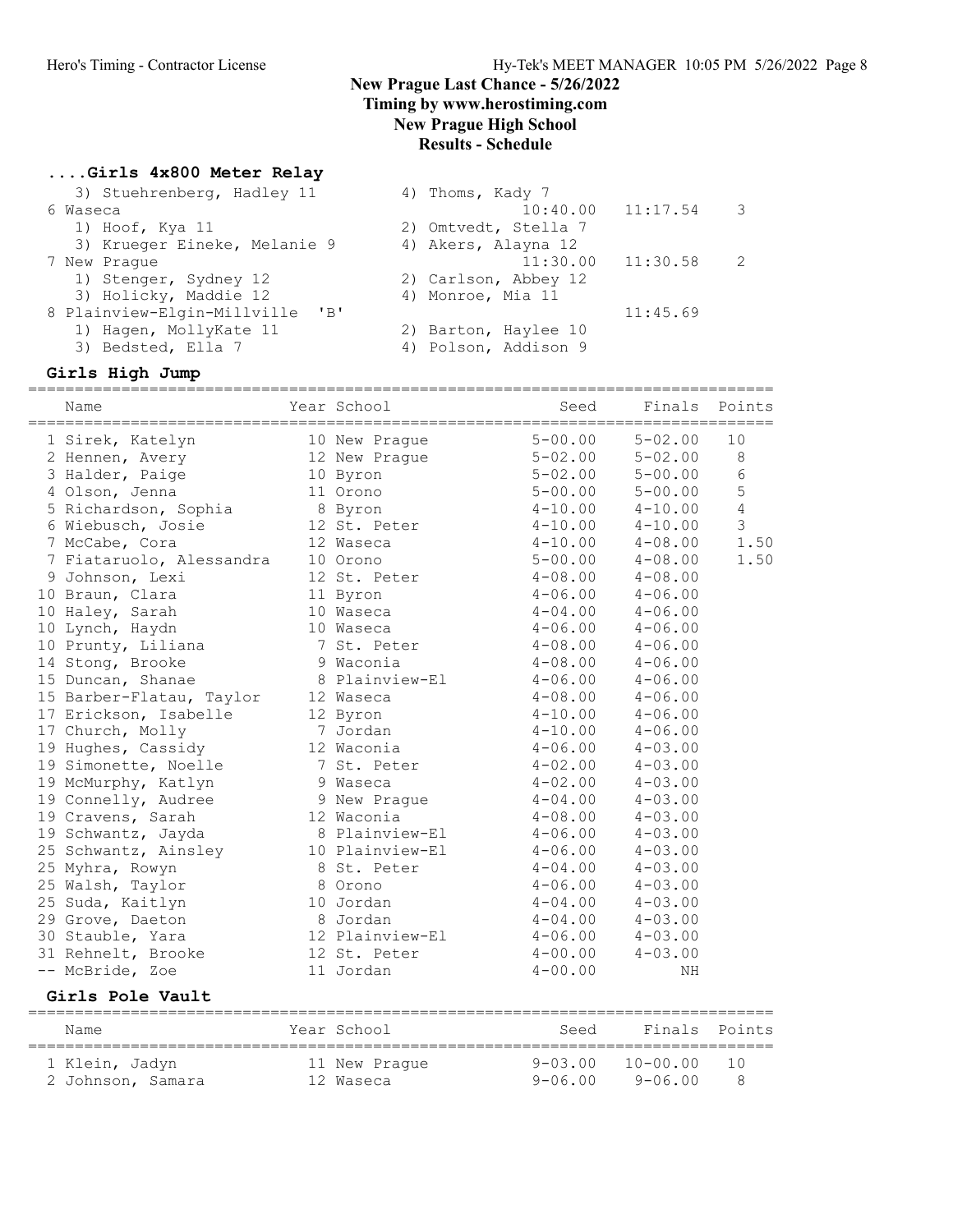## ....Girls Pole Vault

| 1 Solheid, Sami<br>2 Bruedder, Ava | 11 New Praque   | $16 - 07.00$<br>9 New Praque $16-03.50$ $16-02.00$ 8 | $16 - 11.00$ | 10     |
|------------------------------------|-----------------|------------------------------------------------------|--------------|--------|
| Name                               | Year School     | Seed                                                 | Finals       | Points |
| Girls Long Jump                    |                 |                                                      |              |        |
| -- Barry, Leah                     | 10 Orono        | $6 - 06.00$                                          | NH           |        |
| -- Barton, Ashlee                  | 7 Plainview-El  | $7 - 00.00$                                          | ΝH           |        |
| -- Walkington, Keira               | 7 Jordan        | $6 - 06.00$                                          | NH           |        |
| -- Pusch, Rachel                   | 11 Orono        | $6 - 00.00$                                          | ΝH           |        |
| -- Tietz, Ruby                     | 10 New Praque   | $5 - 06.00$                                          | ΝH           |        |
| -- LaRocque, Peyton                | 11 Plainview-El | $6 - 06.00$                                          | NH           |        |
| -- Motz, Carley                    | 10 New Praque   | $6 - 00.00$                                          | NH           |        |
| 20 Reimers, Micayla                | 11 Plainview-El | $7 - 06.00$                                          | $7 - 00.00$  |        |
| 18 Landsom, Jaiden                 | 12 St. Peter    | $7 - 06.00$                                          | $7 - 00.00$  |        |
| 18 Jones, Samara                   | 10 Jordan       | $7 - 06.00$                                          | $7 - 00.00$  |        |
| 14 Barsness, Ava                   | 11 New Prague   | $7 - 06.00$                                          | $8 - 00.00$  |        |
| 14 Peterson, Bianca                | 7 Jordan        | $7 - 06.00$                                          | $8 - 00.00$  |        |
| 14 Magelee, Annika                 | 8 St. Peter     | $7 - 06.00$                                          | $8 - 00.00$  |        |
| 14 Murphy, Jordan                  | 8 Plainview-El  | $7 - 06.00$                                          | $8 - 00.00$  |        |
| 12 Mullenbach, Sophia              | 11 Byron        | $7 - 06.00$                                          | $8 - 00.00$  |        |
| 12 Barsness, Ella                  | 11 New Prague   | $7 - 00.00$                                          | $8 - 00.00$  |        |
| 11 Tollefson, Maiija               | 12 St. Peter    | $8 - 00.00$                                          | $8 - 06.00$  |        |
| 10 Halfman, Jocie                  | 10 Byron        | $8 - 06.00$                                          | $8 - 06.00$  |        |
| 9 Dahlen, Kendall                  | 7 Jordan        | $8 - 06.00$                                          | $8 - 06.00$  |        |
| 7 Lopez, Gaby                      | 9 Waseca        | $7 - 06.00$                                          | $8 - 06.00$  | 1.50   |
| 7 Mansfield, Chloe                 | 12 Waseca       | $9 - 00.00$                                          | $8 - 06.00$  | 1.50   |
| 6 Krook, Claire                    | 9 Byron         | $8 - 06.00$                                          | $9 - 00.00$  | 3      |
| 5 Ott, Ella                        | 9 Byron         | $8 - 06.00$                                          | $9 - 00.00$  | 4      |
| 4 Ophus, Paige                     | 12 New Praque   | $10 - 06.00$                                         | $9 - 06.00$  | 5      |
| 3 Raidt, Ming Li                   | 11 Waconia      | $9 - 06.00$                                          | $9 - 06.00$  | 6      |
|                                    |                 |                                                      |              |        |

| T POTHETA' DAMIT      | IT NEW LIQUUE   | $\bot$ 0 $-$ 0 $\prime\,$ . 0 0 | $\bot$ 0 $\top$ $\bot$ $\bot$ . 0 0 | ⊥∪             |
|-----------------------|-----------------|---------------------------------|-------------------------------------|----------------|
| 2 Bruegger, Ava       | 9 New Prague    | $16 - 03.50$                    | $16 - 02.00$                        | 8              |
| 3 Richardson, Sophia  | 8 Byron         | $15 - 11.50$                    | $16 - 00.50$                        | $6\,$          |
| 4 Bulfer, Maddy       | 12 Waseca       | $15 - 10.50$                    | $15 - 09.75$                        | 5              |
| 5 Kallenbach, Kayla   | 11 Orono        | $16 - 00.00$                    | $15 - 08.25$                        | $\overline{4}$ |
| 6 Rodemeyer, Ella     | 10 Byron        | $15 - 01.00$                    | $15 - 05.75$                        | $\mathfrak{Z}$ |
| 7 Ring, Camille       | 11 Waseca       | $16 - 03.00$                    | $15 - 05.75$                        | $\mathbf{2}$   |
| 8 Thompson, Maddie    | 12 Waseca       | $16 - 03.00$                    | $15 - 05.25$                        | $\mathbf 1$    |
| 9 Gonzalez, Nadya     | 11 Jordan       | $13 - 02.00$                    | $15 - 02.50$                        |                |
| 10 Atkinson, Estelle  | 10 Orono        | $15 - 00.50$                    | $14 - 10.50$                        |                |
| 11 Wozney, Macy       | 9 Plainview-El  | 15-09.00                        | $14 - 09.50$                        |                |
| 12 Basile, Avery      | 11 Byron        | $15 - 05.25$                    | $14 - 04.25$                        |                |
| 13 Lopez, Gaby        | 9 Waseca        | $14 - 06.00$                    | $14 - 03.50$                        |                |
| 14 Winters, Meaghan   | 11 Jordan       | $15 - 02.75$                    | $14 - 01.75$                        |                |
| 15 Schweiger, Kaitlyn | 9 Waconia       | $14 - 10.25$                    | $14 - 00.50$                        |                |
| 16 Kraft, Natalie     | 8 New Praque    | $14 - 08.00$                    | $13 - 11.50$                        |                |
| 17 Leigh, Marina      | 11 Byron        | $13 - 10.50$                    | $13 - 07.75$                        |                |
| 18 Bawdon, Ellie      | 8 New Prague    | 15-07.00                        | $13 - 07.25$                        |                |
| 19 Simonette, Noelle  | 7 St. Peter     | $13 - 04.00$                    | $13 - 06.00$                        |                |
| 20 Landsom, Trista    | 9 St. Peter     | $13 - 05.75$                    | $13 - 05.50$                        |                |
| 21 Prunty, Liliana    | 7 St. Peter     | $13 - 09.00$                    | $13 - 05.50$                        |                |
| 22 Schmidt, Lucy      | 10 Plainview-El | $14 - 03.00$                    | $13 - 04.50$                        |                |
| 23 Mengel, Morgan     | 8 Jordan        | $14 - 05.75$                    | $13 - 04.50$                        |                |
| 24 Rhode, Brooke      | 10 Waconia      | $14 - 07.00$                    | $13 - 03.75$                        |                |
|                       |                 |                                 |                                     |                |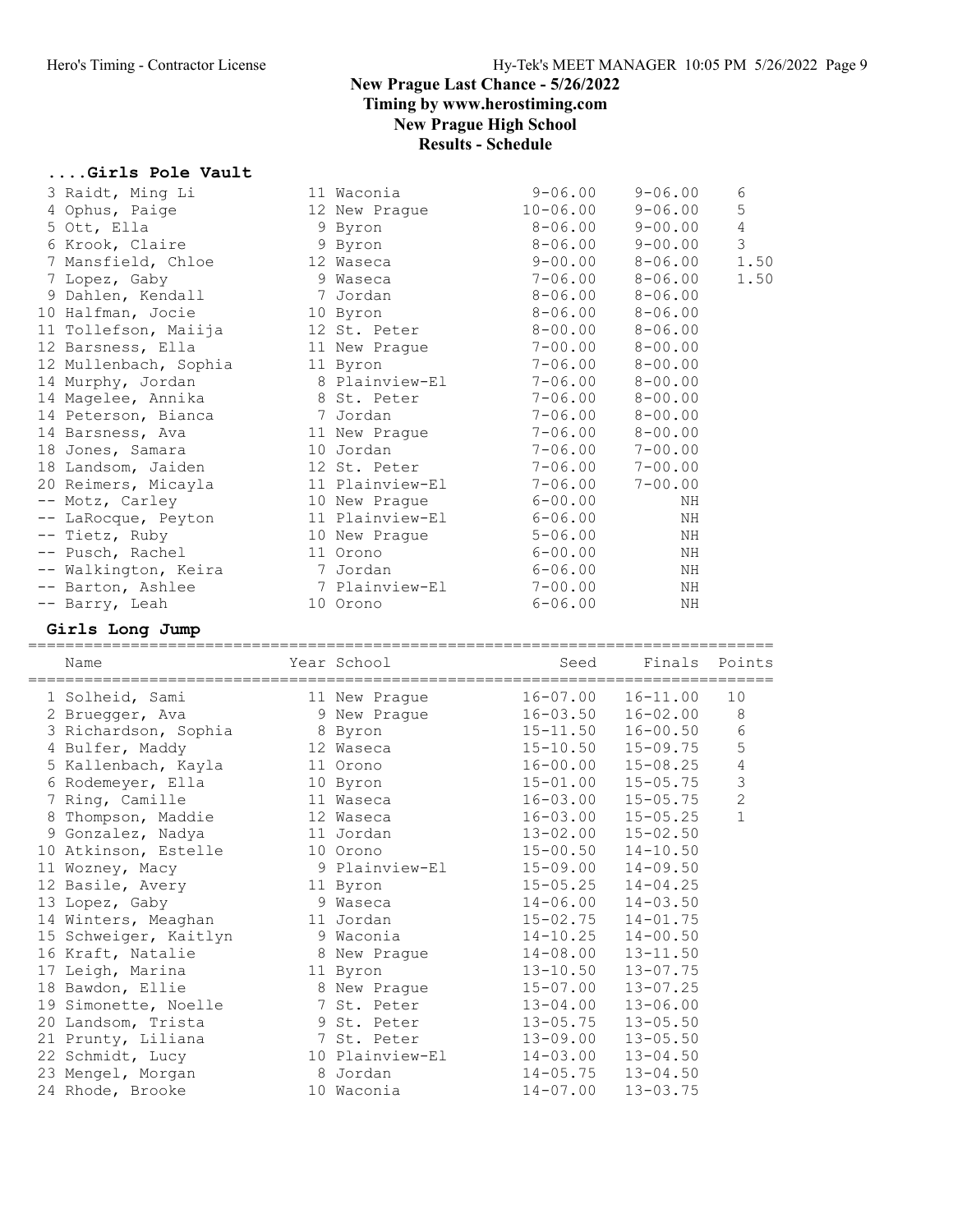## ....Girls Long Jump

| 10 Orono        | $13 - 02.25$<br>$13 - 04.00$ |
|-----------------|------------------------------|
| 12 Jordan       | $13 - 00.75$<br>$12 - 11.00$ |
| 11 Orono        | $12 - 10.50$<br>$13 - 04.50$ |
| 12 Waconia      | $14 - 00.00$<br>$12 - 09.00$ |
| 10 St. Peter    | $12 - 08.50$<br>$12 - 07.00$ |
| 12 St. Peter    | $12 - 04.50$<br>$13 - 04.50$ |
| 11 Byron        | $12 - 01.00$<br>$11 - 07.00$ |
| 11 St. Peter    | $12 - 00.50$<br>$11 - 08.50$ |
| 10 Plainview-El | $11 - 08.50$<br>$12 - 07.50$ |
| 9 Plainview-El  | $11 - 02.00$<br>$12 - 09.00$ |
| 9 Plainview-El  | $13 - 00.00$<br>$10 - 06.50$ |
|                 |                              |

## Girls Triple Jump

|    | Name                 | Year School     | Seed         | Finals       | Points         |
|----|----------------------|-----------------|--------------|--------------|----------------|
|    | 1 Boulanger, Maddy   | 11 New Praque   | $35 - 06.00$ | $34 - 06.50$ | 10             |
|    | 2 Kallenbach, Kayla  | 11 Orono        | $33 - 10.00$ | $33 - 07.00$ | 8              |
|    | 3 Landsom, Addison   | 9 St. Peter     | $29 - 08.00$ | $32 - 07.00$ | 6              |
|    | 4 Mushitz, Baylee    | 10 New Prague   | $34 - 02.50$ | $32 - 02.00$ | 5              |
|    | 5 Thompson, Maddie   | 12 Waseca       | $33 - 00.00$ | $31 - 09.25$ | $\overline{4}$ |
|    | 6 Braun, Clara       | 11 Byron        | $32 - 10.75$ | $31 - 05.00$ | 3              |
|    | 7 Basile, Avery      | 11 Byron        | $33 - 03.50$ | $31 - 04.00$ | $\overline{2}$ |
|    | 8 Mehrkens, Lucy     | 8 Jordan        | $31 - 04.50$ | $30 - 10.75$ | $\mathbf{1}$   |
|    | 9 Richardson, Olivia | 8 Byron         | $31 - 05.25$ | $30 - 10.50$ |                |
|    | 10 Church, Molly     | 7 Jordan        | $31 - 08.75$ | $30 - 07.50$ |                |
|    | 11 Harried, Addison  | 9 Waconia       | $30 - 08.00$ | $30 - 05.00$ |                |
|    | 12 Halder, Carly     | 8 Byron         | $33 - 03.50$ | $30 - 02.50$ |                |
|    | 13 Dalsin, Nellie    | 10 New Praque   | $30 - 04.00$ | $29 - 09.00$ |                |
|    | 14 Rhode, Brooke     | 10 Waconia      | $30 - 04.50$ | $29 - 05.00$ |                |
|    | 15 Hughes, Cassidy   | 12 Waconia      | $29 - 09.00$ | $29 - 01.50$ |                |
|    | 16 Rapp, Sophia      | 10 Orono        | $27 - 08.50$ | $28 - 08.00$ |                |
|    | 17 Dent, Madeline    | 9 Orono         | $28 - 06.00$ | $28 - 06.00$ |                |
|    | 18 McBride, Zoe      | 11 Jordan       | $29 - 08.50$ | $28 - 05.00$ |                |
|    | 19 Letts, Adeline    | 8 St. Peter     | $30 - 04.00$ | $28 - 01.50$ |                |
|    | 20 Petersen, Natalie | 11 St. Peter    | $28 - 06.00$ | $28 - 01.00$ |                |
|    | 21 Monroe, Mia       | 11 New Praque   | $29 - 01.00$ | $28 - 01.00$ |                |
|    | 22 Prigge, Grace     | 9 Plainview-El  | $28 - 05.00$ | $28 - 00.00$ |                |
|    | 23 Rapp, Alexandra   | 11 Orono        | $28 - 11.50$ | $27 - 05.25$ |                |
|    | 24 Landsom, Trista   | 9 St. Peter     | $29 - 04.00$ | $27 - 05.00$ |                |
|    | 25 King, Molly       | 10 New Praque   |              | $27 - 02.50$ |                |
|    | 26 Walch, Kiera      | 7 Plainview-El  | $28 - 09.00$ | $27 - 01.50$ |                |
|    | 27 Baker, Breanna    | 12 St. Peter    | $27 - 06.50$ | $26 - 01.25$ |                |
|    | 28 Stadick, Rylee    | 10 St. Peter    | $27 - 11.50$ | $25 - 11.00$ |                |
|    | 29 Schwantz, Ainsley | 10 Plainview-El | $29 - 06.00$ | $25 - 08.00$ |                |
| 30 | Sagdalen, Elliana    | 10 Plainview-El | $26 - 02.75$ | $25 - 02.50$ |                |
|    | Walkington, Keira    | 7 Jordan        | $29 - 00.50$ | FOUL         |                |
|    | -- McMurphy, Katlyn  | 9 Waseca        |              | FOUL         |                |
|    |                      |                 |              |              |                |

## Girls Shot Put

| Name           | Year School  | Seed | Finals H# Points               |  |
|----------------|--------------|------|--------------------------------|--|
| 1 Kubes, Julia | 9 New Praque |      | $34 - 06.00$ $34 - 06.50$ 3 10 |  |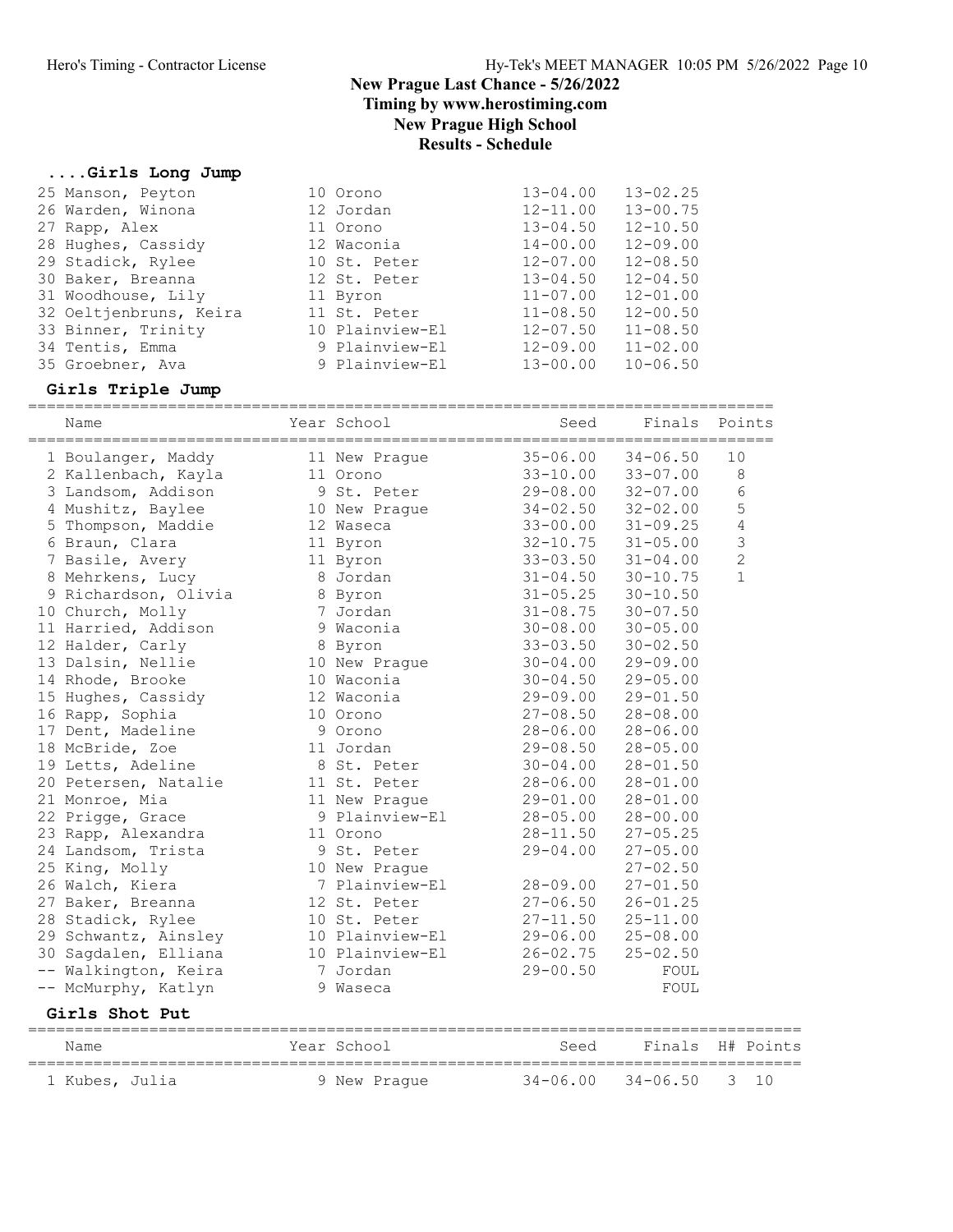#### ....Girls Shot Put

| 2 Wadd, Kloe               | 11 Waseca       | $33 - 01.00$ | $34 - 00.00$ | 3              | 8              |
|----------------------------|-----------------|--------------|--------------|----------------|----------------|
| 3 Azure, Samantha          | 11 Waseca       | $34 - 06.50$ | $33 - 10.75$ | $\mathfrak{Z}$ | 6              |
| 4 Gurrola, Kate            | 12 St. Peter    | $36 - 00.50$ | $33 - 05.00$ | 3              | 5              |
| 5 Selzler-Campion, Cadence | 12 St. Peter    | $33 - 07.50$ | $32 - 04.25$ | $\mathfrak{Z}$ | $\overline{4}$ |
| 6 Gallagher, Megan         | 12 Byron        | $34 - 10.00$ | $32 - 02.00$ | $\mathfrak{Z}$ | $\mathfrak{Z}$ |
| 7 Rott, Lauren             | 11 Plainview-El | $34 - 00.00$ | $31 - 01.75$ | $\mathfrak{Z}$ | $\overline{c}$ |
| 8 Mertesdorf, Ava          | 9 Byron         | $34 - 04.00$ | $29 - 08.75$ | $\mathfrak{Z}$ | $\mathbf{1}$   |
| 9 Schmit, Laney            | 10 Plainview-El | $29 - 11.25$ | $29 - 06.00$ | $\mathfrak{Z}$ |                |
| 10 Hennes, Cortney         | 11 Jordan       | $32 - 05.00$ | $29 - 01.50$ | 3              |                |
| 11 Barton, Haylee          | 10 Plainview-El | $26 - 09.50$ | $28 - 08.00$ | $\overline{c}$ |                |
| 12 Fynboh, Olivia          | 8 Jordan        | $33 - 00.50$ | $28 - 07.50$ | $\mathcal{S}$  |                |
| 13 Hamilton, Madi          | 9 Byron         | $29 - 00.00$ | $28 - 06.50$ | $\overline{c}$ |                |
| 14 Padelford, Ashdyn       | 9 New Praque    | $30 - 06.25$ | $28 - 04.75$ | $\mathfrak{Z}$ |                |
| 15 Michaels, Breanna       | 9 St. Peter     | 29-00.00     | $28 - 03.75$ | $\overline{c}$ |                |
| 16 Schmidt, Caitlyn        | 12 Waconia      | $32 - 03.50$ | $27 - 11.50$ | $\mathsf 3$    |                |
| 17 Marshman, Melayna       | 11 Plainview-El | $28 - 10.00$ | $27 - 11.50$ | $\overline{c}$ |                |
| 18 Klegstad, Hope          | 12 Jordan       | 28-09.00     | $27 - 10.00$ | $\overline{c}$ |                |
| 19 Marthaler, Sydney       | 11 St. Peter    | $26 - 01.00$ | $27 - 08.00$ | $\overline{c}$ |                |
| 20 Hadley, Isabella        | 11 Waseca       | $27 - 05.00$ | $27 - 06.25$ | $\overline{c}$ |                |
| 21 Sartori, Kalea          | 9 Waseca        | $27 - 11.00$ | $27 - 02.75$ | $\overline{c}$ |                |
| 22 Olive, Rylie            | 10 Byron        | 29-02.75     | $27 - 02.50$ | $\overline{c}$ |                |
| 23 Theis, Sami             | 12 New Prague   | $27 - 01.00$ | $25 - 07.00$ | $\overline{c}$ |                |
| 24 Becher, Mandi           | 11 New Prague   | $27 - 05.00$ | $25 - 05.25$ | $\overline{c}$ |                |
| 25 Tieben, Natalie         | 10 Jordan       | $26 - 06.00$ | $24 - 06.50$ | $\overline{2}$ |                |
| 26 Bedford, Paige          | 9 Waconia       | $24 - 06.00$ | $24 - 06.00$ | $1\,$          |                |
| 27 Medina, Katelyn         | 12 New Prague   | $26 - 04.00$ | $24 - 03.50$ | $\overline{c}$ |                |
| 28 Looft, Hailey           | 11 St. Peter    | $23 - 01.00$ | $23 - 01.00$ | $\mathbf{1}$   |                |
| 29 Graner, Madelyn         | 10 Plainview-El | $24 - 02.00$ | $22 - 11.00$ | $\mathbf{1}$   |                |
| 30 Brinkman, Alexis        | 9 Waseca        | $24 - 03.00$ | $22 - 09.50$ | $\mathbf{1}$   |                |
| 31 Peterson, Izzy          | 10 Plainview-El | $22 - 05.00$ | $21 - 06.50$ | $\mathbf 1$    |                |
| 32 Levar, Jaylee           | 7 Jordan        | $26 - 00.00$ | $21 - 02.50$ | $\mathbf 1$    |                |
| 33 Johnson, Ella           | 10 Orono        |              | $21 - 01.50$ | $1\,$          |                |
| 34 Pauly, Addison          | 9 Waconia       | $25 - 05.00$ | $20 - 08.00$ | $1\,$          |                |
| 35 Bice, Alyia             | 11 St. Peter    | $24 - 09.50$ | $20 - 07.50$ | $\mathbf{1}$   |                |
| 36 Buesgens, Josephine     | 7 Jordan        | $25 - 01.50$ | $20 - 05.00$ | $\mathbf{1}$   |                |
| 37 Dent, Madeline          | 9 Orono         | $16 - 03.00$ | $20 - 01.50$ | $\mathbf{1}$   |                |

#### Girls Discus Throw

| Name                        | Year School     | Seed       | Finals H# Points |                |    |
|-----------------------------|-----------------|------------|------------------|----------------|----|
| 1 Rott, Lauren              | 11 Plainview-El | $126 - 01$ | $127 - 11$       | 3              | 10 |
| 2 Gurrola, Kate             | 12 St. Peter    | $114 - 07$ | $121 - 08$       | 3              | 8  |
| 3 Theis, Sami               | 12 New Praque   | $93 - 03$  | $108 - 11$       | 3              | 6  |
| 4 Schmidt, Caitlyn          | 12 Waconia      | $111 - 05$ | $108 - 00$       | 3              | 5  |
| 5 Olive, Rylie              | 10 Byron        | $109 - 02$ | $107 - 04$       | 3              | 4  |
| 6 Becher, Mandi             | 11 New Praque   | $97 - 05$  | $100 - 05$       | 3              | 3  |
| 7 Kubes, Julia              | 9 New Praque    | $83 - 05$  | $94 - 06$        | 2              | 2  |
| 8 Tieben, Natalie           | 10 Jordan       | $98 - 00$  | $92 - 04$        | 3              |    |
| 9 Schmit, Laney             | 10 Plainview-El | $88 - 00$  | $91 - 05$        | $\overline{2}$ |    |
| 10 Sartori, Kalea           | 9 Waseca        | $88 - 05$  | $91 - 03$        | 3              |    |
| 11 Padelford, Ashdyn        | 9 New Praque    | $86 - 08$  | $91 - 0.3$       | $\overline{2}$ |    |
| 12 Plaisance, Peyton        | 11 New Praque   | $84 - 11$  | $87 - 05$        | 2              |    |
| 13 Selzler-Campion, Cadence | 12 St. Peter    | $94 - 10$  | $87 - 00$        | 3              |    |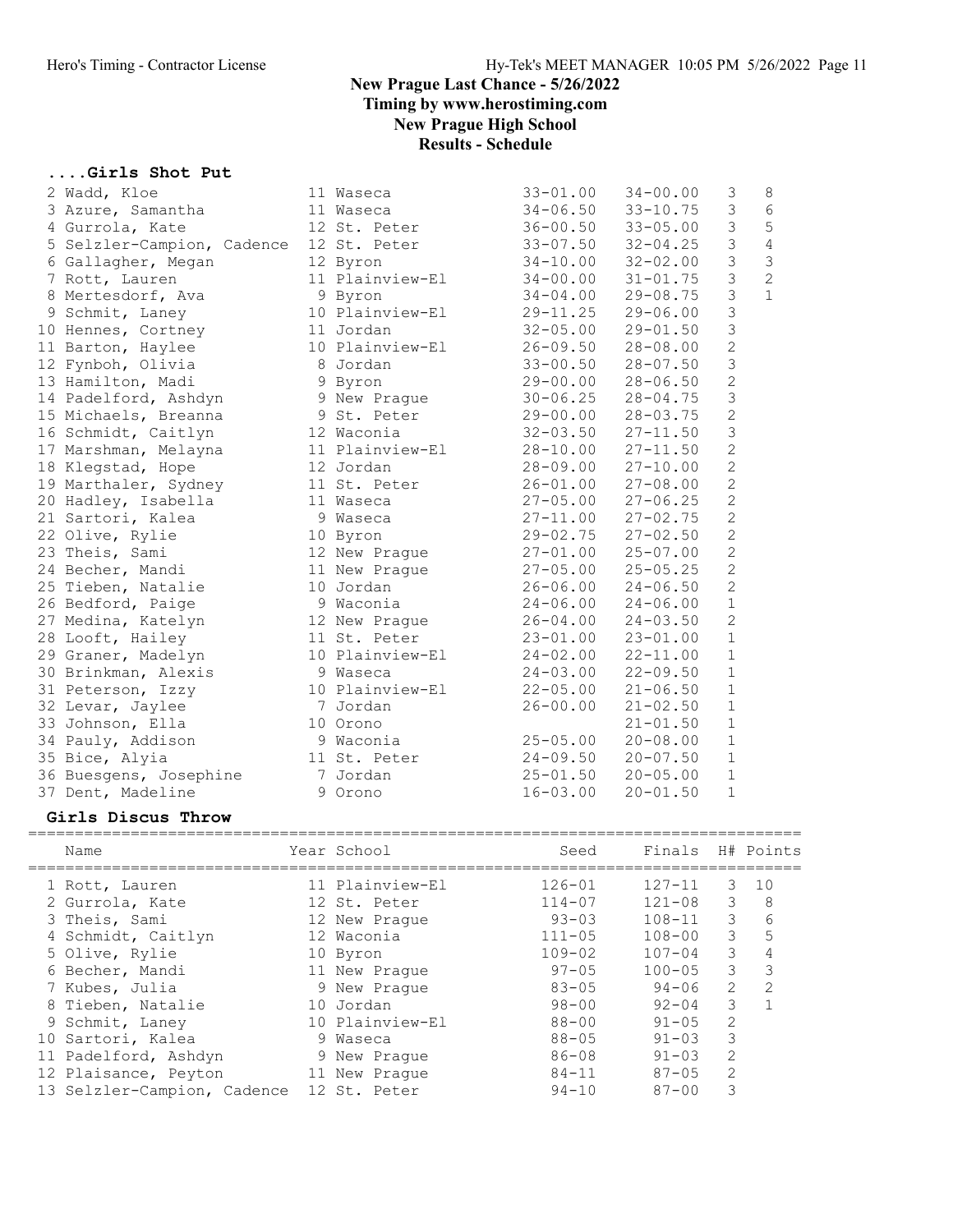#### ....Girls Discus Throw

| 14 Klegstad, Hope      | 12 Jordan       | $90 - 03$ | $86 - 05$ | 3              |
|------------------------|-----------------|-----------|-----------|----------------|
| 15 Buesgens, Josephine | 7 Jordan        | 78-00     | $85 - 02$ | $\mathbf{2}$   |
| 16 Hamilton, Madi      | 9 Byron         | $81 - 04$ | $84 - 10$ | 2              |
| 17 Hadley, Isabella    | 11 Waseca       | $82 - 11$ | 84-08     | $\mathbf{2}$   |
| 18 Barton, Haylee      | 10 Plainview-El | $81 - 10$ | $84 - 05$ | $\mathfrak{Z}$ |
| 19 Magelee, Annika     | 8 St. Peter     | $80 - 04$ | $84 - 00$ | $\mathbf{2}$   |
| 20 Rott, Anna          | 8 Plainview-El  | 92-02     | 83-07     | $\mathfrak{Z}$ |
| 21 Gallagher, Megan    | 12 Byron        | $94 - 11$ | $83 - 06$ | $\mathfrak{Z}$ |
| 22 Marthaler, Sydney   | 11 St. Peter    | $88 - 02$ | $83 - 03$ | $\mathbf{2}$   |
| 23 Michaels, Breanna   | 9 St. Peter     | 69-06     | $81 - 05$ | $\mathbf 1$    |
| 24 Wadd, Kloe          | 11 Waseca       | $84 - 03$ | $78 - 05$ | 2              |
| 25 Marshman, Melayna   | 11 Plainview-El | $75 - 00$ | $77 - 06$ | $\mathbf 1$    |
| 26 Haugen, Makayla     | 10 Jordan       | $84 - 10$ | $75 - 11$ | $\mathbf{1}$   |
| 27 Olson, Emily        | 12 Orono        | $77 - 00$ | $73 - 01$ | $\mathfrak{Z}$ |
| 28 Levar, Jaylee       | 7 Jordan        | $75 - 00$ | 69-01     | $\mathbf{1}$   |
| 29 Medina, Katelyn     | 12 New Praque   | $73 - 03$ | 68-09     | $\mathbf 1$    |
| 30 Looft, Hailey       | 11 St. Peter    | $67 - 02$ | $65 - 04$ | $\mathbf 1$    |
| 31 Peterson, Izzy      | 10 Plainview-El | 60-01     | 64-10     | $\mathbf{1}$   |
| 32 Hennes, Cortney     | 11 Jordan       | $72 - 09$ | 63-02     | $\mathbf{1}$   |
| 33 Bedford, Paige      | 9 Waconia       | $57 - 01$ | $61 - 06$ | $\mathbf 1$    |
| 34 Brinkman, Alexis    | 9 Waseca        | $67 - 02$ | $60 - 06$ | $\mathbf 1$    |
| 35 Pauly, Addison      | 9 Waconia       | $62 - 07$ | $56 - 01$ | $\mathbf 1$    |
| 36 Dent, Madeline      | 9 Orono         | $59 - 09$ | $48 - 06$ | $\mathbf{1}$   |
|                        |                 |           |           |                |

#### Boys 100 Meter Dash

| Name                                                                                       | Year School | Seed                               | Finals H# Points |                 |                |        |
|--------------------------------------------------------------------------------------------|-------------|------------------------------------|------------------|-----------------|----------------|--------|
| 1 Mueller, Aidan                                                                           | 12 Orono    | 11.19                              | 11.13            | 6               | 10             |        |
| 2 Ahlschlager, Kyle 11 Waseca 11.14                                                        |             |                                    | 11.21            |                 | 6 8            |        |
| 3 Stanger, Issac 11 New Prague 11.30 11.27 6                                               |             |                                    |                  |                 | $\sqrt{6}$     |        |
| 4 Pieper, Brendan 12 New Prague 11.61                                                      |             |                                    | 11.48            | $6\overline{6}$ | 5              |        |
| 5 Wolch, Brody 12 New Prague 11.64                                                         |             |                                    | $11.55$ 6        |                 | $\sqrt{4}$     |        |
| 6 Young, Isaac 12 Jordan                                                                   |             | $12.10$ $11.69$<br>$12.14$ $11.75$ |                  | 5 <sub>1</sub>  | $\mathfrak{Z}$ |        |
| 7 Metzger, Bryson 12 Jordan                                                                |             |                                    |                  | $\overline{4}$  | $\overline{2}$ |        |
| 8 Morris, Nino 11 New Prague 12.45                                                         |             |                                    | 11.76            | $\mathfrak{Z}$  |                |        |
| 9 Lopez-Sifontes, Eddie 12 Byron 11.82 11.78<br>10 Lukkes, Kaden 12 New Prague 11.68 11.78 |             |                                    |                  | $5\phantom{.}$  | $\mathbf{1}$   | 11.776 |
|                                                                                            |             |                                    |                  | $6\,$           |                | 11.780 |
| 11 Glynn, Adam 10 Byron                                                                    |             | 11.94                              | 11.79            | $\mathsf S$     |                |        |
| 12 Reighard, Travis 12 Waconia                                                             |             | 11.78                              | 11.81            | $\sqrt{6}$      |                |        |
| 13 Allyn, Josiah 10 Waconia                                                                |             | 11.90                              | 11.86            | 5               |                |        |
| 14 Hearn, Ethan 10 Byron                                                                   |             | 11.82                              | 11.90            | 6               |                |        |
| 15 Kudrle, Matthew 12 New Prague 12.30                                                     |             |                                    | 11.95            | $\overline{4}$  |                |        |
| 16 Metzger, Jackson 10 Jordan                                                              |             | 12.13                              | 12.01            | 4               |                |        |
| 17 Hernandez, Joseph 12 Jordan                                                             |             | 12.40                              | 12.07            | $\overline{4}$  |                |        |
| 18 Ludwig, Bennett 9 Waseca                                                                |             | 12.06                              | 12.08            | 5               |                |        |
| 19 Allen-Haas, Micah (19 Waseca)<br>20 Loya, Dominic (10 Plainview-El                      |             | 12.10                              | 12.12            | 5               |                |        |
|                                                                                            |             | 12.04                              | 12.14            | 5               |                |        |
| 21 Zhang, David 12 St. Peter                                                               |             | 12.12                              | 12.16            | 5               |                |        |
| 22 Zhang, Daniel 10 St. Peter                                                              |             | 12.69                              | 12.26            | $\mathfrak{Z}$  |                |        |
| 23 Vettel, Ashton 10 Waconia                                                               |             | 12.33                              | 12.29            | 4               |                |        |
| 9 Byron<br>24 Olson, Brayden                                                               |             | 12.28                              | 12.33            | 4               |                |        |
| 25 Dubay, Gabe 10 Waconia                                                                  |             | 12.59                              | 12.35            | 3               |                |        |
| 26 Hunt, Rylan 11 Orono                                                                    |             | 12.69                              | 12.53            | 3               |                | 12.522 |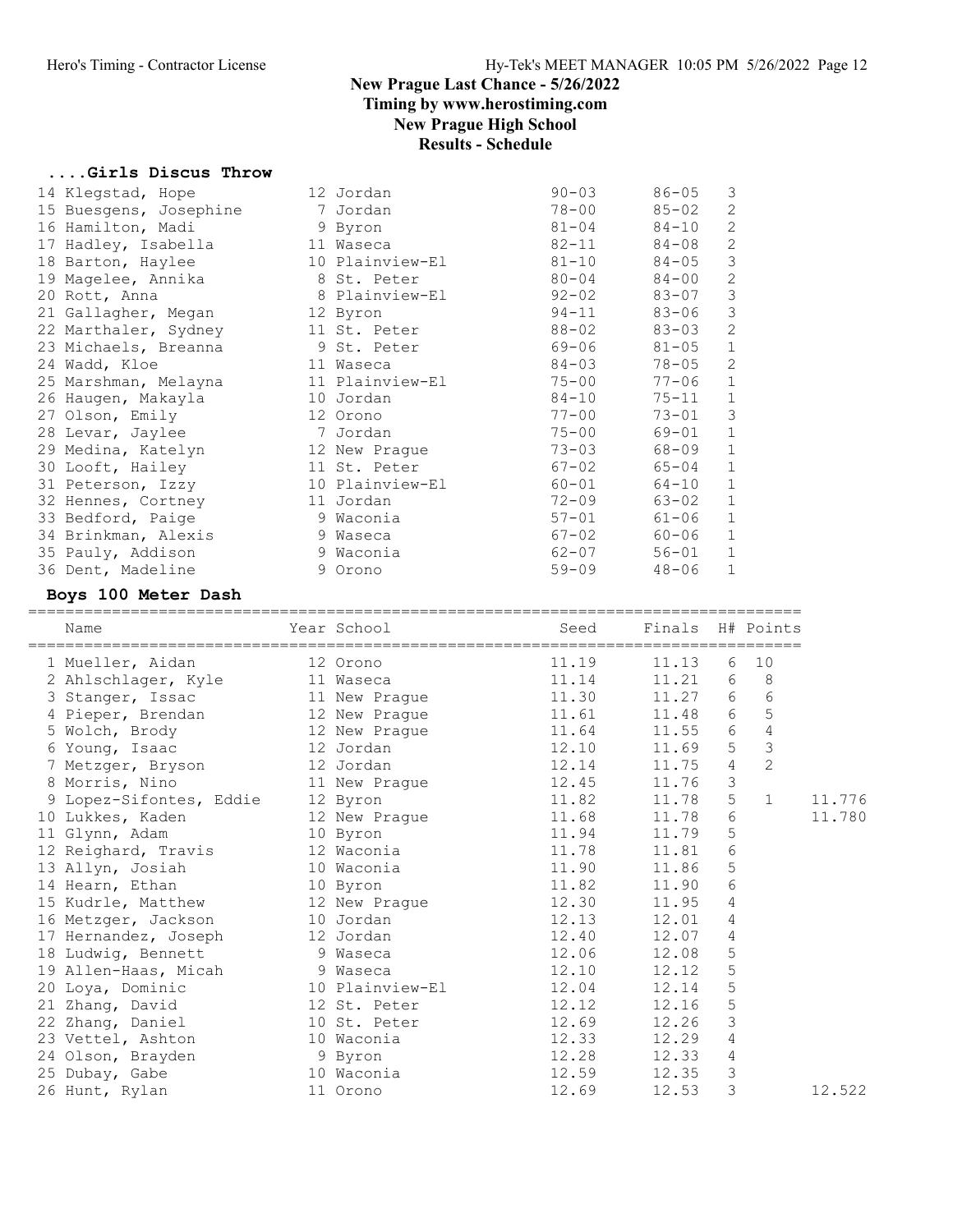Timing by www.herostiming.com

New Prague High School

## Results - Schedule

## ....Boys 100 Meter Dash

| 13.13 | 12.66 | 2                                                           |                                                                   |
|-------|-------|-------------------------------------------------------------|-------------------------------------------------------------------|
|       |       |                                                             |                                                                   |
|       |       | 3                                                           |                                                                   |
|       | 12.70 | 4                                                           |                                                                   |
| 13.29 |       | -2                                                          |                                                                   |
|       |       | 2                                                           |                                                                   |
|       |       | 2                                                           |                                                                   |
|       | 13.00 | -2                                                          |                                                                   |
| 13.30 |       | 2                                                           |                                                                   |
|       | 13.51 | 1                                                           |                                                                   |
| 13.82 |       | -2                                                          |                                                                   |
|       | 13.88 | $\mathbf{1}$                                                |                                                                   |
|       |       |                                                             |                                                                   |
|       | 15.64 |                                                             |                                                                   |
|       |       | 12.76<br>12.43<br>12.91<br>13.44<br>13.57<br>13.84<br>16.31 | 12.68<br>12.73<br>12.79<br>12.87<br>13.48<br>13.55<br>14.48 14.27 |

### Boys 200 Meter Dash

===================================================================================

| Name                  | Year School     | Seed  | Finals |                | H# Points    |        |
|-----------------------|-----------------|-------|--------|----------------|--------------|--------|
| 1 Mueller, Aidan      | 12 Orono        | 22.65 | 22.60  | 6              | 10           |        |
| 2 Grams, Jonathan     | 11 New Prague   | 23.19 | 23.18  | 6              | 8            |        |
| 3 Stanger, Issac      | 11 New Prague   | 23.45 | 23.31  | 6              | $6\,$        |        |
| 4 Griffin, Roman      | 10 New Prague   | 23.74 | 23.49  | 6              | 5            |        |
| 5 Lee, Jacob          | 12 New Praque   | 23.55 | 23.50  | $6\,$          |              |        |
| 6 Morris, Semaj       | 11 New Prague   | 23.66 | 23.82  | $\epsilon$     |              | 23.815 |
| 7 Major, Will         | 12 Jordan       | 24.50 | 23.82  | $\mathsf S$    | 4            | 23.819 |
| 8 Ceplecha, Jackson   | 11 Jordan       | 24.06 | 23.87  | 5              | 3            |        |
| 9 Chromy, Ethan       | 12 New Prague   | 23.72 | 23.98  | $6\,$          |              |        |
| 10 Langheim, Aiden    | 12 Jordan       | 24.50 | 24.29  | 5              | $\mathbf{2}$ |        |
| 11 Hearn, Ethan       | 10 Byron        | 24.19 | 24.32  | 5              | $\mathbf{1}$ |        |
| 12 Allen-Haas, Micah  | 9 Waseca        | 24.78 | 24.36  | $\overline{4}$ |              |        |
| 13 Glynn, Adam        | 10 Byron        | 24.40 | 24.60  | $\mathsf S$    |              |        |
| 14 Loya, Dominic      | 10 Plainview-El | 24.90 | 24.63  | $\overline{4}$ |              |        |
| 15 Shones, Wyatt      | 11 Plainview-El | 24.93 | 24.88  | $\sqrt{4}$     |              |        |
| 16 Bosacker, Josh     | 10 St. Peter    | 25.55 | 25.02  | $\mathcal{S}$  |              |        |
| 17 Lamb, Kyler        | 11 Plainview-El | 25.31 | 25.03  | $\overline{4}$ |              |        |
| 18 Mielke, Owen       | 10 Waconia      | 25.42 | 25.31  | 4              |              |        |
| 19 Dubay, Gabe        | 10 Waconia      | 25.22 | 25.32  | $\overline{4}$ |              |        |
| 20 Swenson, Noah      | 12 Orono        | 25.89 | 25.34  | $\mathcal{S}$  |              |        |
| 21 Hunt, Rylan        | 11 Orono        | 26.04 | 25.55  | $\mathsf 3$    |              |        |
| 22 Borowy, Luke       | 12 St. Peter    | 26.55 | 25.91  | $\mathfrak{Z}$ |              |        |
| 23 Shidemen, Jack     | 10 Orono        | 26.77 | 25.94  | $\mathfrak{Z}$ |              |        |
| 24 Pierce, Mathias    | 9 Waconia       | 26.23 | 25.95  | $\mathcal{S}$  |              |        |
| 25 Swearingen, Andrew | 10 Orono        | 26.38 | 26.11  | $\mathfrak{Z}$ |              |        |
| 26 Miller, Jonathon   | 11 St. Peter    | 27.07 | 26.13  | $\overline{c}$ |              |        |
| 27 Erickson, Torin    | 10 Plainview-El | 26.93 | 26.35  | $\mathbf{2}$   |              |        |
| 28 Postier, Ryan      | 10 Plainview-El | 27.23 | 27.42  | 2              |              |        |
| 29 Miller, Kaiden     | 9 Waseca        | 29.06 | 28.21  | 2              |              |        |
| 30 Adams, Kylynd      | 12 Waseca       |       | 28.31  | $\mathbf{1}$   |              |        |
| 31 Johannek, Elijah   | 9 Waseca        |       | 31.96  | $\mathbf{1}$   |              |        |
| 32 SayidNour, Kader   | 9 St. Peter     | 34.23 | 32.28  | 1              |              |        |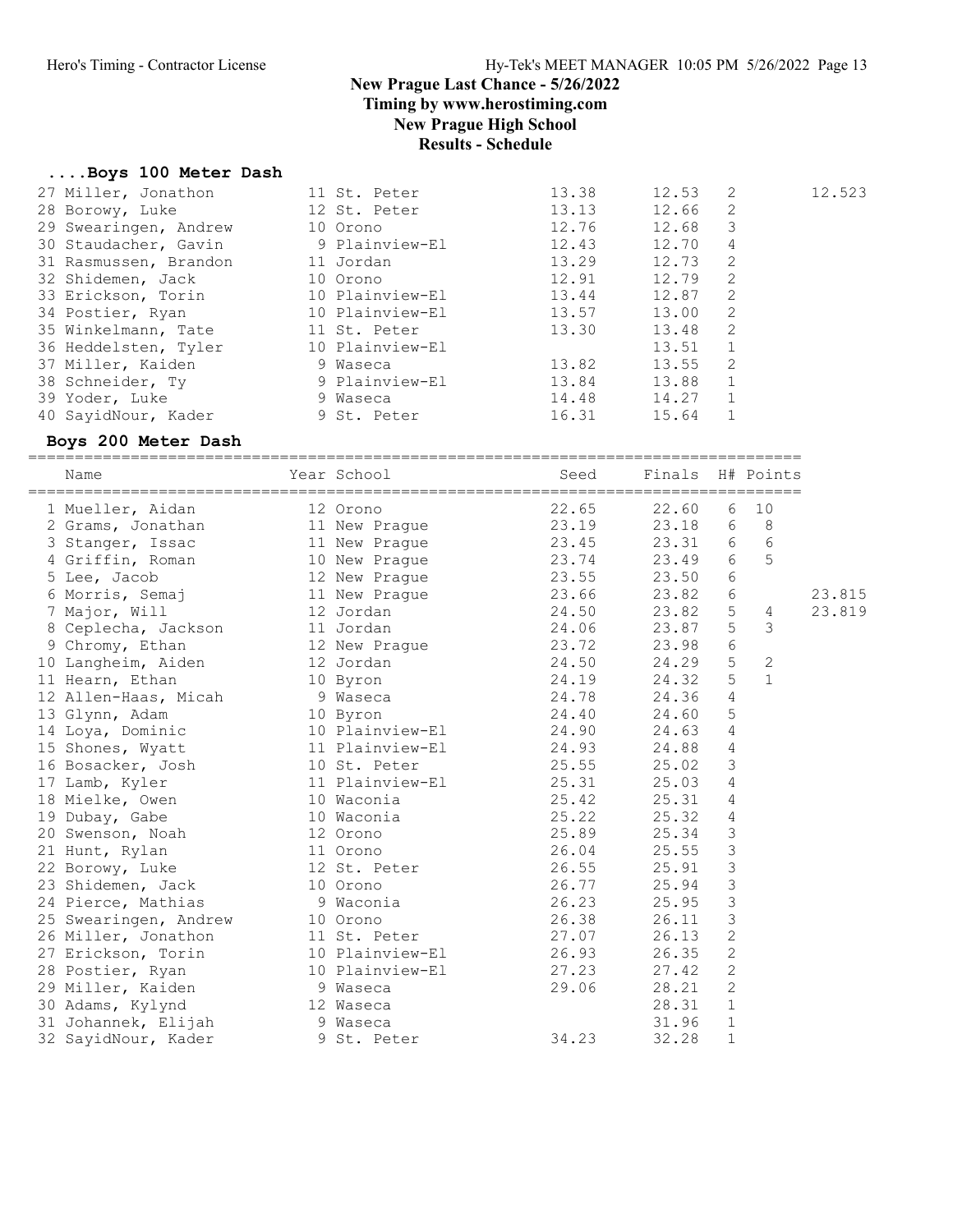#### Boys 400 Meter Dash

| Name                                      | Year School                 | Seed               | Finals H# Points   |                |                |
|-------------------------------------------|-----------------------------|--------------------|--------------------|----------------|----------------|
| 1 Lee, Jacob                              | 12 New Praque               | 51.09              | 51.32              | 4              | 10             |
| 2 Peters, Kaiden                          | 11 Plainview-El             | 50.75              | 51.90              | 4              | 8              |
| 3 Loder, Sebastian                        | 12 Orono                    | 51.47              | 52.21              | 4              | $6\,$          |
| 4 Trygestad, Chase                        | 12 New Prague               | 53.89              | 53.60              | 4              | 5              |
| 5 Langheim, Aiden                         | 12 Jordan                   | 54.84              | 53.61              | 3              | 4              |
| 6 Morris, Nino                            | 11 New Prague               | 53.79              | 54.70              | 4              | $\mathfrak{Z}$ |
| 7 Heimer, Dylan                           | 11 Byron                    | 53.73              | 54.85              | 4              | $\overline{c}$ |
| 8 Heimer, Carson                          | 8 Byron                     | 56.51              | 55.59              | $\mathbf{2}$   | $\mathbf{1}$   |
| 9 Hjelseth, William                       | 11 Waconia                  | 56.35              | 55.63              | $\mathbf{2}$   |                |
| 10 Miner, Miles                           | 10 Orono                    | 55.61              | 55.65              | $\mathfrak{Z}$ |                |
| 11 Melby, Logan                           | 10 Waconia                  | 55.77              | 55.67              | 3              |                |
| 12 Vogt, Justin                           | 11 Waconia                  | 56.14              | 56.15              | 3              |                |
| 13 Bosacker, Alex                         | 12 St. Peter                | 54.20              | 56.74              | 3              |                |
| 14 O'Connor, Carson                       | 12 New Prague               | 54.16              | 56.80              | 4              |                |
|                                           | 11 New Prague               | 56.92              | 56.92              | $\mathbf{2}$   |                |
| 15 King, Ryan<br>16 Fiataruolo, Angelo    | 12 Orono                    | 55.32              | 57.58              | $\mathfrak{Z}$ |                |
|                                           |                             | 57.98              | 57.68              | $\mathbf{2}$   |                |
| 17 Tye, Aydan                             | 10 Byron<br>9 Plainview-El  |                    | 58.87              | $\mathbf{2}$   |                |
| 18 Staudacher, Gavin                      |                             | 58.60              |                    |                |                |
| 19 Stier, Hunter                          | 12 Jordan                   | 58.92              | 59.13              | $\mathbf{2}$   |                |
| 20 Oney, Braydon                          | 9 Byron                     | 1:01.67            | 1:02.01            | $\mathbf{1}$   |                |
| 21 Miller, Jonathon                       | 11 St. Peter                | 1:00.86            | 1:02.28            | $\mathbf{2}$   |                |
| 22 Abrahamson, Ethan                      | 9 Byron                     | 1:05.40            | 1:03.64            | $1\,$          |                |
| 23 Lehnen, Caden                          | 10 Jordan                   | 1:02.75            | 1:09.67            | $\mathbf 1$    |                |
| Boys 800 Meter Run                        |                             |                    |                    |                |                |
|                                           |                             |                    |                    |                |                |
| Name                                      | Year School                 | Seed               | Finals H# Points   |                |                |
| 1 Rud, Mark                               | 12 Waconia                  | 2:00.77            | 1:58.89            | 2              | 10             |
|                                           | 12 Jordan                   | 2:01.97            | 2:02.83            | $\mathbf{2}$   | 8              |
| 2 Young, Isaac                            | 12 Orono                    |                    |                    | 2              | 6              |
| 3 Fiataruolo, Angelo<br>4 Schrooten, Noah |                             | 2:03.59            | 2:04.76<br>2:05.13 | $\mathbf{2}$   | 5              |
|                                           | 11 Byron<br>10 Orono        | 2:09.35<br>2:05.95 | 2:06.23            | 2              | $\sqrt{4}$     |
| 5 Miner, Miles                            |                             | 2:07.64            | 2:06.58            | $\mathbf{2}$   | $\mathcal{S}$  |
| 6 Malecha, Jacob<br>7 Ulrich, Jack        | 12 New Prague<br>10 Waconia |                    | 2:06.67            | $\overline{c}$ | $\overline{c}$ |
| 8 Hallen, Gabe                            | 8 Orono                     | 2:09.26<br>2:17.60 | 2:09.11            | $\mathbf{2}$   | $\mathbf{1}$   |
| 9 Abdi, Marwan                            | 12 St. Peter                |                    |                    | $\mathbf{2}$   |                |
| 10 Weedman, Nicklaus                      | 11 Jordan                   | 2:09.67<br>2:15.00 | 2:10.89<br>2:11.81 | 2              |                |
|                                           |                             |                    |                    |                |                |
| 11 Pieper, Carson                         | 11 Byron<br>12 Plainview-El | 2:08.47<br>2:11.98 | $2:12.29$ 2        | $\mathbf{2}$   |                |
| 12 Tienter, Jonathan                      | 12 Waconia                  |                    | 2:14.01<br>2:14.37 | $\mathbf 1$    |                |
| 13 Glaser, Ryan<br>14 Rosemeier, Aidan    |                             | 2:15.22            | 2:14.89            | 2              |                |
|                                           | 10 New Prague               |                    | 2:17.13            | $\mathbf{1}$   |                |
| 15 Pena, Brandon                          | 12 Waseca                   | 2:20.27            |                    | 1              |                |
| 16 Davis, Wyatt                           | 12 New Prague<br>11 Jordan  | 2:18.86<br>2:23.00 | 2:17.31<br>2:19.55 | $\mathbf 1$    |                |
| 17 Norberg, Andrew                        |                             | 2:17.94            |                    | $\mathbf{1}$   |                |
| 18 Delost, Andy                           | 11 New Prague<br>11 Waconia |                    | 2:20.81            | $\mathbf 1$    |                |
| 19 Predovich, Noah<br>20 Lederle, Antonio | 10 Jordan                   | 2:29.74<br>2:24.00 | 2:21.13<br>2:21.36 | $\mathbf 1$    |                |
|                                           | 10 Jordan                   | 2:13.00            | 2:22.45            | 2              |                |
| 21 Young, Seth                            | 11 Plainview-El             | 2:20.34            |                    | $\mathbf 1$    |                |
| 22 Wallgren, Garion<br>23 Bur, Alexander  | 8 St. Peter                 | 2:27.00            | 2:24.89<br>2:25.93 | $\mathbf 1$    |                |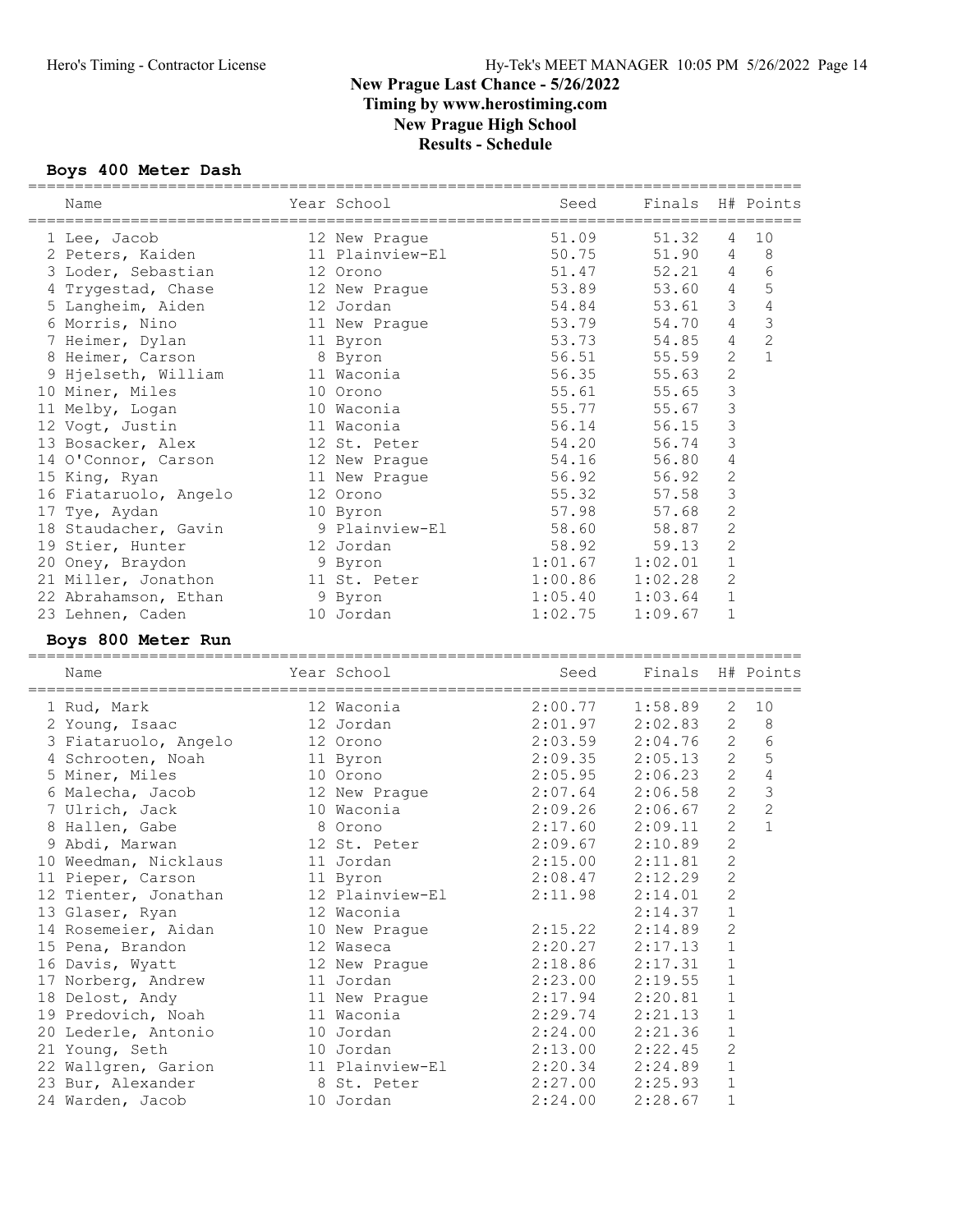#### ....Boys 800 Meter Run

| 25 Hemann, Drew       | 12 New Praque  | 2:31.06 | 2:31.14 | $\mathbf{1}$ |
|-----------------------|----------------|---------|---------|--------------|
| 26 Amed, Yahye        | 12 St. Peter   | 2:30.38 | 2:31.59 | 1            |
| 27 Lehnen, Caden      | 10 Jordan      | 2:26.26 | 2:33.34 | $\mathbf{1}$ |
| 28 Jurgenson, Timothy | 9 Plainview-El | 2:37.50 | 2:34.13 | $\mathbf{1}$ |
| 29 Dahl, Erik         | 9 Plainview-El | 2:42.22 | 2:40.30 | 1            |

#### Boys 1600 Meter Run

|    | Name                  | Year School     | Seed    | Finals  | Points         |
|----|-----------------------|-----------------|---------|---------|----------------|
|    | 1 Hirt, Owen          | 10 Orono        | 4:35.10 | 4:35.52 | 10             |
|    | 2 Krostue, Mitch      | 12 New Praque   | 4:57.07 | 4:45.38 | 8              |
|    | 3 Chapman, Owen       | 9 Orono         | 4:44.41 | 4:47.59 | 6              |
|    | 4 Schoen, Ryan        | 11 New Praque   | 5:01.93 | 4:51.20 | 5              |
|    | 5 Hagen, Baylor       | 12 Plainview-El | 4:45.38 | 4:52.52 | 4              |
|    | 6 Huseby, Riley       | 11 New Prague   | 5:09.05 | 4:52.92 | 3              |
|    | 7 Behrens, Mason      | 10 Waconia      | 4:59.02 | 4:54.11 | $\overline{2}$ |
|    | 8 Roufs, Liam         | 11 New Praque   | 5:00.09 | 4:58.44 |                |
|    | 9 Young, Seth         | 10 Jordan       | 5:05.69 | 4:59.45 | 1              |
| 10 | Pieper, Carson        | 11 Byron        | 4:53.79 | 5:00.66 |                |
|    | 11 Beck, Alex         | 10 New Prague   | 5:12.06 | 5:03.74 |                |
|    | 12 Ward, Aiden        | 10 Orono        | 5:06.11 | 5:04.43 |                |
|    | 13 Abdi, Roblae       | 9 St. Peter     | 4:59.12 | 5:10.94 |                |
|    | 14 Pieper, Zachary    | 9 Byron         | 5:10.17 | 5:12.74 |                |
|    | 15 Martin, Thomas     | 9 Orono         | 5:21.13 | 5:17.02 |                |
|    | 16 Lederle, Antonio   | 10 Jordan       | 5:34.00 | 5:21.28 |                |
| 17 | Kalbow, Cade          | 11 Waseca       | 5:43.36 | 5:23.12 |                |
|    | 18 Godwin, Tristan    | 9 Waseca        | 5:40.53 | 5:34.52 |                |
|    | 19 Jurgenson, Timothy | 9 Plainview-El  | 5:43.06 | 5:37.50 |                |
|    | 20 Mortenson, Bobby   | 10 Waseca       |         | 5:45.37 |                |
|    | 21 Dahl, Erik         | 9 Plainview-El  | 6:02.56 | 6:02.73 |                |

#### Boys 3200 Meter Run

| Name |                       | Year School    | Seed     | Finals   | Points |
|------|-----------------------|----------------|----------|----------|--------|
|      | 1 Nelsen, Willem      | 12 St. Peter   | 11:13.11 | 10:49.76 | 1 O    |
|      | 2 Montgomery, Jack    | 11 Orono       | 11:04.46 | 10:53.11 | 8      |
|      | 3 Ward, Aiden         | 10 Orono       | 10:57.72 | 10:55.36 | 6      |
|      | 4 Russo, Zeke         | 8 New Praque   | 11:08.47 | 11:18.41 | 5      |
|      | 5 Pfeilsticker, Nolan | 9 Plainview-El | 11:24.30 | 11:32.20 | 4      |
|      | 6 Malin, Mohamed      | 9 St. Peter    | 11:58.11 | 11:42.58 | 3      |
|      | 7 Kulakevich, Thomas  | 11 New Praque  | 11:55.24 | 11:45.60 | 2      |

8 Pieper, Zachary 9 Byron 11:23.62 11:59.52 1

## Boys 110 Meter Hurdles

| Name               | Year School  | Seed  | Finals H# Points |     |
|--------------------|--------------|-------|------------------|-----|
| 1 Herron, Corbin   | 10 St. Peter | 15.43 | 15.36 3 10       |     |
| 2 Metzger, Bryson  | 12 Jordan    | 15.92 | 16.11            | - 8 |
| 3 Riley, Alexander | 11 Waconia   | 16.24 | 16.55            | - 6 |
| 4 Petersen, Josh   | 12 Byron     | 16.55 | 16.67            | -5  |
| 5 Fischer, Jack    | 11 Orono     | 15.48 | 1684             |     |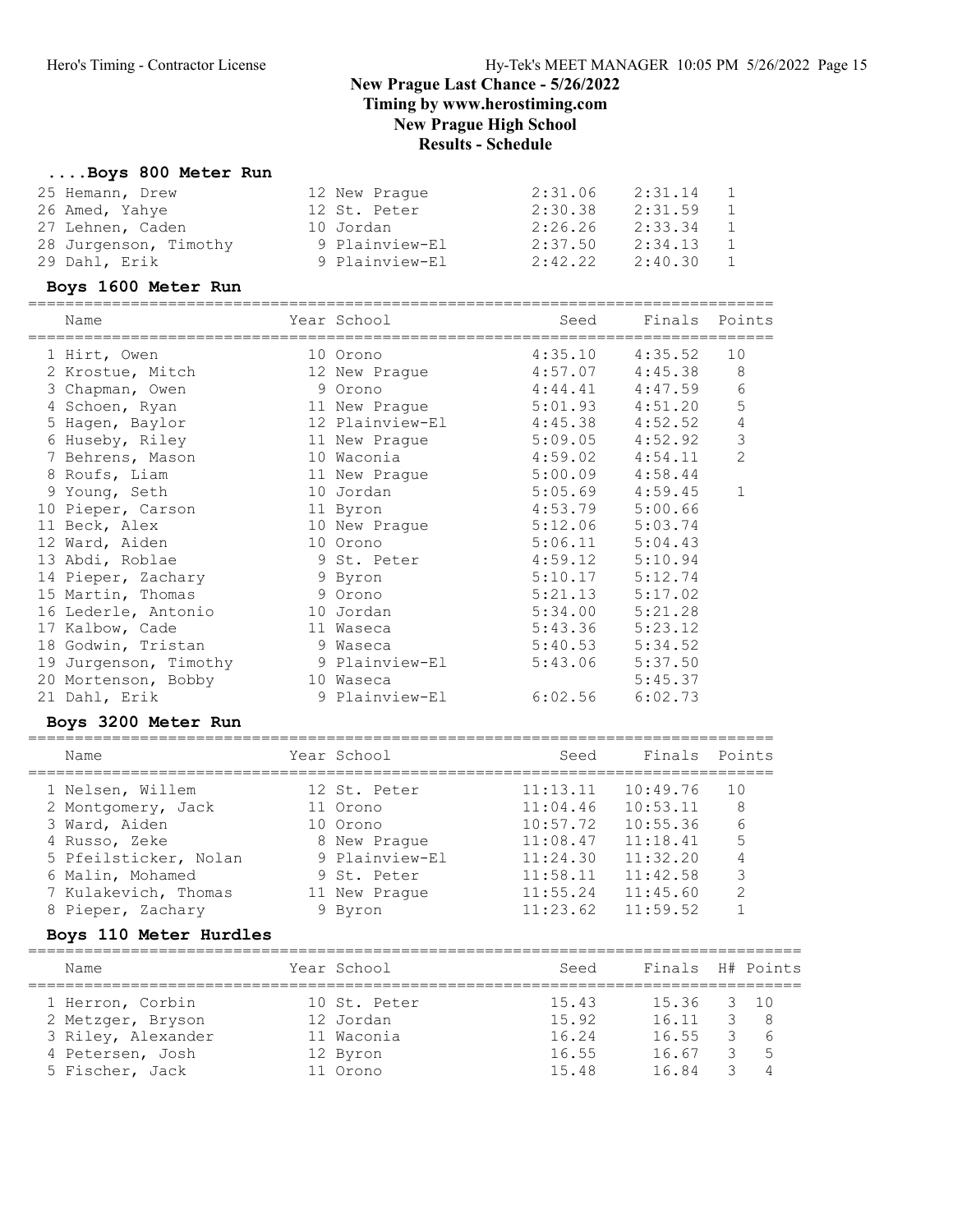Timing by www.herostiming.com

## New Prague High School

## Results - Schedule

#### ....Boys 110 Meter Hurdles

| 6 Kes, Nate          | 11 Jordan     |       | 17.10 |                | 3 |
|----------------------|---------------|-------|-------|----------------|---|
| 7 Nyquist, Zach      | 10 Orono      | 16.88 | 17.23 | 3              | 2 |
| 8 Heinen, August     | 11 Orono      | 17.84 | 17.37 | 2              | 1 |
| 9 Metzger, Jackson   | 10 Jordan     | 17.70 | 17.42 | 3              |   |
| 10 Snell, Jack       | 11 Jordan     |       | 17.62 | $\mathbf 1$    |   |
| 11 DeNardo, Ryan     | 11 New Praque | 18.05 | 17.73 | $\overline{c}$ |   |
| 12 Hansen, Colin     | 9 Byron       | 17.90 | 17.96 | 2              |   |
| 13 Long, John        | 12 Waseca     | 18.31 | 18.21 | $\overline{2}$ |   |
| 14 Gilbertson, Luke  | 10 St. Peter  | 18.51 | 18.69 | $\overline{c}$ |   |
| 15 Adamek, Mason     | 9 Jordan      | 18.13 | 18.70 | $\overline{c}$ |   |
| 16 Schultz, Cole     | 11 Waseca     | 18.83 | 18.93 | $\overline{c}$ |   |
| 17 Brusseau, Bennett | 10 New Praque | 18.90 | 19.26 | $\mathbf{1}$   |   |
| 18 Pierce, Mathias   | 9 Waconia     | 19.11 | 19.48 | $\mathbf{1}$   |   |
| 19 O'Rourke, Michael | 12 New Praque | 18.53 | 19.62 | 2              |   |
| 20 Tarr, Lehkpeawon  | 11 New Praque | 20.95 | 19.74 | 1              |   |
| 21 Gostomczik, Trey  | 9 Byron       | 19.64 | 19.92 | $\mathbf 1$    |   |
| 22 Bruggeman, Brody  | 11 Jordan     | 20.21 | 20.06 | 1              |   |
| 23 Lorenz, Cooper    | 9 Jordan      | 19.63 | 20.23 |                |   |
|                      |               |       |       |                |   |

#### Boys 300 Meter Hurdles

| Name                 | Year School     | Seed  | Finals H# Points |              |                |
|----------------------|-----------------|-------|------------------|--------------|----------------|
| 1 Fischer, Jack      | 11 Orono        | 40.94 | 40.92            | 3            | 10             |
| 2 Chromy, Ethan      | 12 New Prague   | 42.76 | 42.94            | 3            | 8              |
| 3 Riley, Alexander   | 11 Waconia      | 43.40 | 43.15            | 3            | 6              |
| 4 Herron, Corbin     | 10 St. Peter    | 42.58 | 43.16            | 3            | 5              |
| 5 DeNardo, Ryan      | 11 New Praque   | 46.26 | 43.95            | 2            | 4              |
| 6 Snell, Jack        | 11 Jordan       | 44.01 | 43.98            | 2            | 3              |
| 7 Petersen, Josh     | 12 Byron        | 43.92 | 44.15            | 3            | $\overline{2}$ |
| 8 King, Aidan        | 12 New Prague   | 43.56 | 44.19            | 3            | 1              |
| 9 Kudrle, Matthew    | 12 New Prague   | 43.71 | 44.36            | 3            |                |
| 10 Nyquist, Zach     | 10 Orono        | 43.16 | 44.53            | 3            |                |
| 11 Pierce, Mathias   | 9 Waconia       | 46.98 | 46.67            | 2            |                |
| 12 Boynton, Jaxon    | 9 Byron         | 47.76 | 46.90            | 2            |                |
| 13 Tarr, Lehkpeawon  | 11 New Prague   | 47.65 | 48.07            | 2            |                |
| 14 Hansen, Colin     | 9 Byron         | 47.78 | 48.89            | 2            |                |
| 15 Gilbertson, Luke  | 10 St. Peter    | 48.27 | 49.46            | $\mathbf{1}$ |                |
| 16 Bruggeman, Brody  | 11 Jordan       | 52.91 | 49.98            | $\mathbf 1$  |                |
| 17 Schultz, Cole     | 11 Waseca       | 49.45 | 50.27            |              |                |
| 18 Winkelmann, Tate  | 11 St. Peter    | 49.23 | 50.33            | $\mathbf{1}$ |                |
| 19 Paulson, Jameson  | 9 Waseca        | 52.00 | 50.98            | 1            |                |
| 20 Heddelsten, Tyler | 10 Plainview-El | 52.15 | 54.72            |              |                |

#### Boys 4x100 Meter Relay

| School                                 | Seed                           | Finals H# Points |
|----------------------------------------|--------------------------------|------------------|
| 1 New Praque<br>1) Stanger, Issac 11   | 43.87<br>2) Pieper, Brendan 12 | 43.48 2 10       |
| 3) Lukkes, Kaden 12                    | 4) Wolch, Brody 12             |                  |
| 2 Byron<br>1) Lopez-Sifontes, Eddie 12 | 44.56<br>2) Schick, Liam 10    | 44.26 2 8        |
| 3) Robinson, Kale 10                   | DeCook, Trent 12<br>4)         |                  |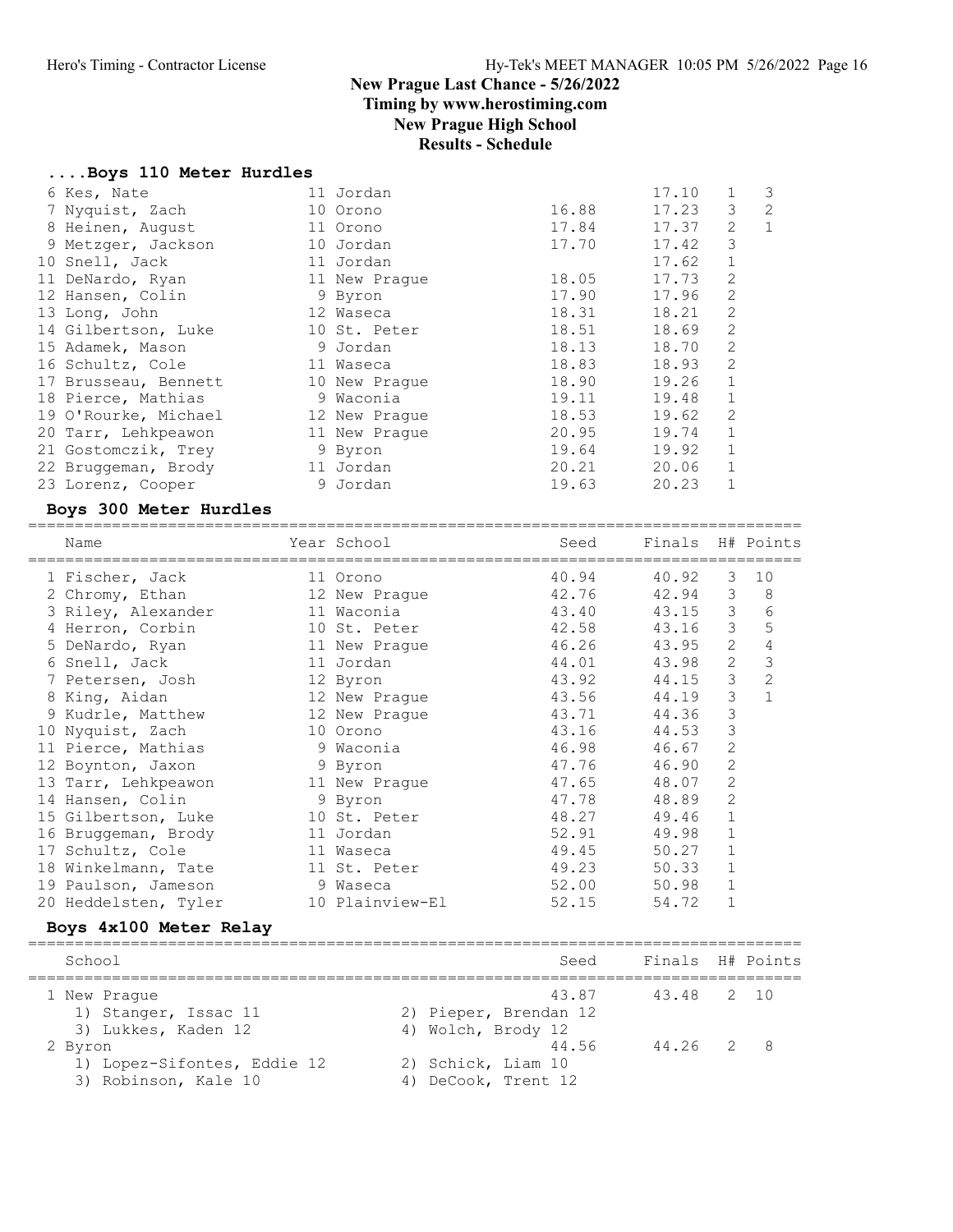....Boys 4x100 Meter Relay

44.78 44.58 2 6

44.90 45.09 2 4

45.30 46.06 2 3

46.30 47.13 2

45.90 47.49 2

47.99 47.53 1

48.00 49.31 1

44.70 2 5

54.56 1 2

 $58.12$  1

#### New Prague Last Chance - 5/26/2022 Timing by www.herostiming.com

## New Prague High School

#### Results - Schedule

2) Guth, Kole 12

4) Hanson, Brogan 12<br>44.66

2) Russell, Damarius 9 4) Johnson, Kaeden 10

2) Ceplecha, Jackson 11 4) Tieben, Maxwell 11

2) Mathias, Mateo 12 4) Long, John 12

2) Zhang, Daniel 10 4) Bosacker, Josh 10

2) Chromy, Cale 9 4) Berger, Jack 10

2) Adamek, Mason 9

2) Postier, Ryan 10

2) Loya, Dominic 10 4) Lamb, Kyler 11

4) Rasmussen, Brandon 11

4) Heddelsten, Tyler 10  $46.73$ 

2) Rieckhoff, Mitchell 10 4) Krugerud, Jacob 10

|           | 3 St. Peter                      |
|-----------|----------------------------------|
|           | 1) Guappone, Vincenzo 12         |
|           | 3) Guth, Derek 9                 |
| 4 Waconia |                                  |
|           | 1) Riley, Alexander 11           |
|           | 3) Reighard, Travis 12           |
| 5 Waseca  |                                  |
|           | 1) Rodriguez, Christian 11       |
|           | 3) Ludwig, Bennett 9             |
| 6 Jordan  |                                  |
|           | 1) Metzger, Bryson 12            |
|           | 3) Kes, Nate 11                  |
|           | 7 Waseca 'B'                     |
|           | 1) Allen-Haas, Micah 9           |
|           | 3) Paulson, Jameson 9            |
|           | 8 St. Peter 'B'                  |
|           | 1) Zhang, David 12               |
|           | 3) Borowy, Luke 12               |
|           | 9 New Prague 'B'                 |
|           | 1) Josephson, Noah 10            |
|           | 3) Braith, Jackson 11            |
|           | 10 Jordan 'B'                    |
|           | 1) Noyes, Seth 10                |
|           | 3) Davis, Brayden 9              |
|           | 11 Plainview-Elgin-Millville 'B' |
|           | 1) Schneider, Ty 9               |
|           | 3) Erickson, Torin 10            |
|           | 12 Plainview-Elgin-Millville     |
|           | 1) Shones, Wyatt 11              |
|           | 3) Wozney, Nick 11               |

#### Boys 4x200 Meter Relay

| School                      | Seed                      | Finals H# Points |               |                 |
|-----------------------------|---------------------------|------------------|---------------|-----------------|
| 1 St. Peter                 | 1:31.76                   | 1:31.22          |               | 2 10            |
| 1) Guappone, Vincenzo 12    | 2) Guth, Kole 12          |                  |               |                 |
| 3) Guth, Derek 9            | 4) Hanson, Brogan 12      |                  |               |                 |
| 2 Waseca                    | 1:32.00                   | $1:31.51$ 2 8    |               |                 |
| 1) Rodriguez, Christian 11  | 2) Russell, Damarius 9    |                  |               |                 |
| 3) Johnson, Kaeden 10       | 4) Ahlschlager, Kyle 11   |                  |               |                 |
| 3 New Praque                | 1:33.37                   | $1:32.49$ 2      |               | $6\overline{6}$ |
| 1) Morris, Semaj 11         | 2) Grams, Jonathan 11     |                  |               |                 |
| 3) Griffin, Roman 10        | 4) O'Connor, Carson 12    |                  |               |                 |
| 4 Waconia                   | $1:35.11$ $1:33.28$       |                  | $2^{\circ}$   | $\overline{5}$  |
| 1) Allyn, Josiah 10         | 2) Rieckhoff, Mitchell 10 |                  |               |                 |
| 3) Ulrich, Jack 10          | 4) Krugerud, Jacob 10     |                  |               |                 |
| 5 Byron                     | 1:36.89                   | 1:33.50          | $\mathcal{L}$ | $\overline{4}$  |
| 1) DeCook, Trent 12         | 2) Schick, Liam 10        |                  |               |                 |
| 3) Robinson, Kale 10        | 4) Petersen, Josh 12      |                  |               |                 |
| 6 Jordan                    | 1:34.90                   | 1:35.03          | $\mathcal{L}$ | 3               |
| 1) Ceplecha, Jackson 11     | 2) Major, Will 12         |                  |               |                 |
| 3) Rietschel, Logan 10      | 4) Tieben, Maxwell 11     |                  |               |                 |
| 7 Plainview-Elgin-Millville | 1:34.26                   | 1:36.30          | $\mathcal{L}$ | $\mathcal{P}$   |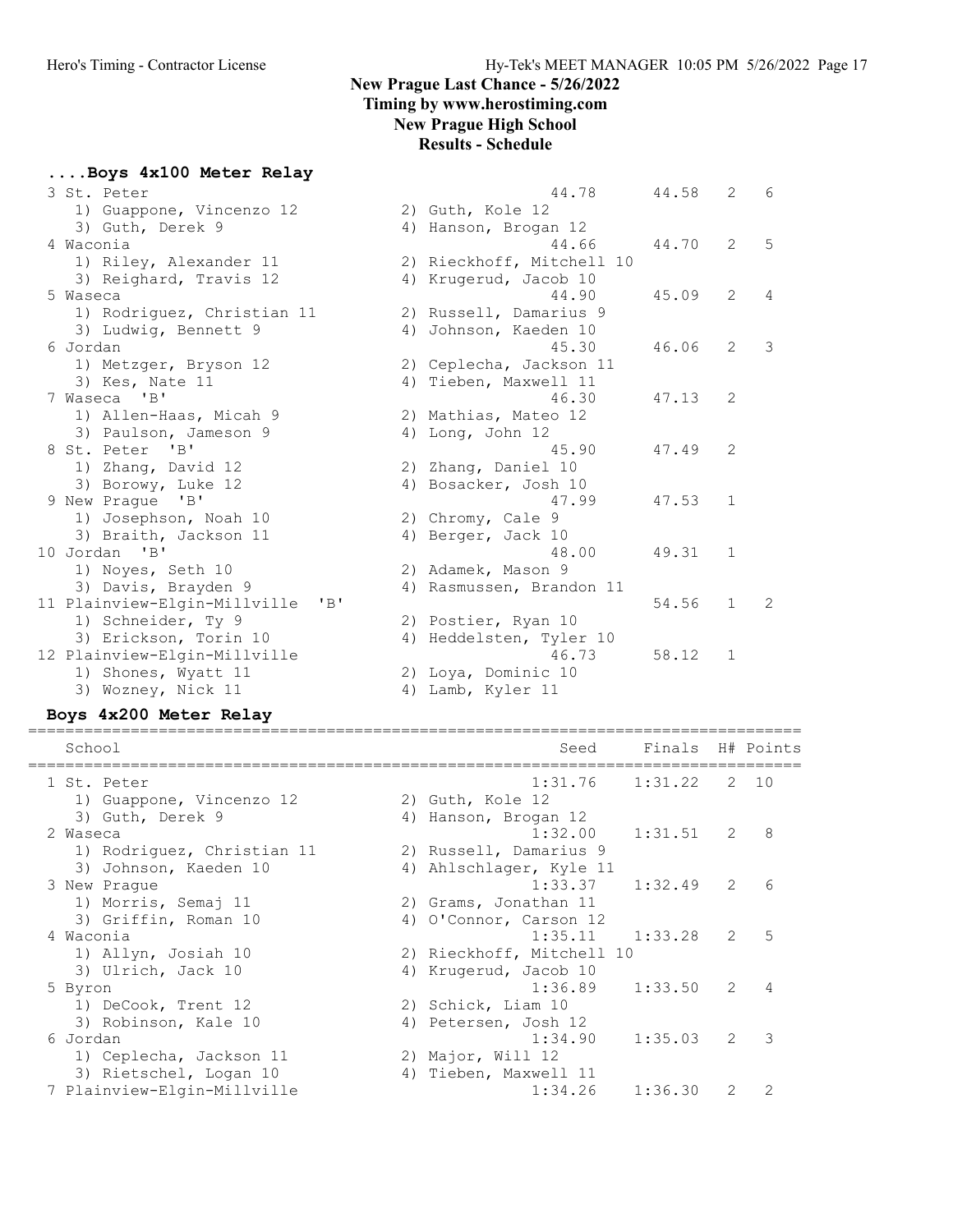## Timing by www.herostiming.com

## New Prague High School

## Results - Schedule

### ....Boys 4x200 Meter Relay

| 1) Shones, Wyatt 11      | 2) Lamb, Kyler 11      |  |
|--------------------------|------------------------|--|
| 3) Wozney, Nick 11       | 4) Peters, Kaiden 11   |  |
| 8 Byron 'B'              | $1:38.65$ 1            |  |
| 1) Hearn, Ethan 10       | 2) Tye, Aydan 10       |  |
| 3) Stites, Ryan 9        | 4) Heimer, Dylan 11    |  |
| 9 Jordan 'B'             | $1:47.06$ 1<br>1:44.00 |  |
| 1) Rasmussen, Brandon 11 | 2) Stier, Hunter 12    |  |
| 3) Fritz, Jayden 11      | 4) Spillman, Logan 9   |  |
|                          |                        |  |

## Boys 4x400 Meter Relay

| School                                   | ==================================<br>Seed | Finals  |               | H# Points |
|------------------------------------------|--------------------------------------------|---------|---------------|-----------|
| 1 Orono<br>1) Loder, Sebastian 12        | 3:32.28<br>2) Fischer, Jack 11             | 3:30.37 |               | 2, 10     |
| 3) Heinen, August 11                     | 4) Mueller, Aidan 12                       |         |               |           |
| 2 Jordan                                 | 3:38.00                                    | 3:33.67 | 2             | 8         |
| 1) Montreuil, Owen 12                    | 2) Langheim, Aiden 12                      |         |               |           |
| 3) Young, Isaac 12                       | 4) Stier, Hunter 12                        |         |               |           |
| 3 Waconia 'B'                            |                                            | 3:40.77 | 1             | 6         |
| 1) Mielke, Owen 10                       | 2) Krugerud, Jacob 10                      |         |               |           |
| 3) Rieckhoff, Mitchell 10                | 4) Vettel, Ashton 10                       |         |               |           |
| 4 New Praque                             | 3:40.00                                    | 3:43.82 | $\mathcal{L}$ | 5         |
| 1) Griffin, Roman 10                     | 2) Trygestad, Chase 12                     |         |               |           |
| 3) Morris, Semaj 11                      | 4) Morris, Nino 11                         |         |               |           |
| 5 Jordan 'B'                             | 3:50.00                                    | 3:44.39 | $\mathbf{1}$  |           |
| 1) Hernandez, Joseph 12                  | 2) Jackson, Wells 10                       |         |               |           |
| 3) Major, Ian 9                          | 4) Major, Will 12                          |         |               |           |
| 6 Byron                                  | 3:42.93                                    | 3:44.44 | $\mathbf{1}$  | 4         |
| 1) Schrooten, Noah 11                    | 2) Tye, Aydan 10                           |         |               |           |
| 3) Boynton, Jaxon 9                      | 4) Heimer, Dylan 11                        |         |               |           |
| 7 St. Peter                              | 3:39.50                                    | 3:45.04 | 2             | 3         |
| 1) Abdi, Marwan 12                       | 2) Guth, Derek 9                           |         |               |           |
| 3) Filand, Cole 10                       | 4) Herron, Corbin 10                       |         |               |           |
| 8 New Praque 'B'                         | 3:42.00                                    | 3:45.46 | 2             |           |
| 1) Krostue, Mitch 12                     | 2) Schoen, Ryan 11                         |         |               |           |
| 3) Huseby, Riley 11                      | 4) Malecha, Jacob 12                       |         |               |           |
| 9 Waconia                                | 3:39.51                                    | 3:47.51 | 2             |           |
| 1) Predovich, Noah 11                    | 2) Glaser, Ryan 12                         |         |               |           |
| 3) Hjelseth, William 11                  | 4) Melby, Logan 10                         |         |               |           |
| 10 Plainview-Elgin-Millville<br>$'$ $B'$ |                                            | 4:05.34 | $\mathbf{1}$  | 2         |
| 1) Staudacher, Gavin 9                   | 2) Tienter, Jonathan 12                    |         |               |           |
| 3) Wallgren, Garion 11                   | 4) Hagen, Baylor 12                        |         |               |           |

#### Boys 4x800 Meter Relay

| School                 | Seed                   | Finals Points      |   |
|------------------------|------------------------|--------------------|---|
| 1 Orono                |                        | 8:40.20 8:50.68 10 |   |
| 1) Loder, Sebastian 12 | 2) Hirt, Owen 10       |                    |   |
| 3) Montgomery, Jack 11 | 4) Chapman, Owen 9     |                    |   |
| 2 Waseca 'B'           | 9:15.00                | 9:00.03            | 8 |
| 1) Feldkamp, Isaac 9   | 2) Feldkamp, Joe 11    |                    |   |
| 3) Pena, Brandon 12    | 4) Sampson, Addison 11 |                    |   |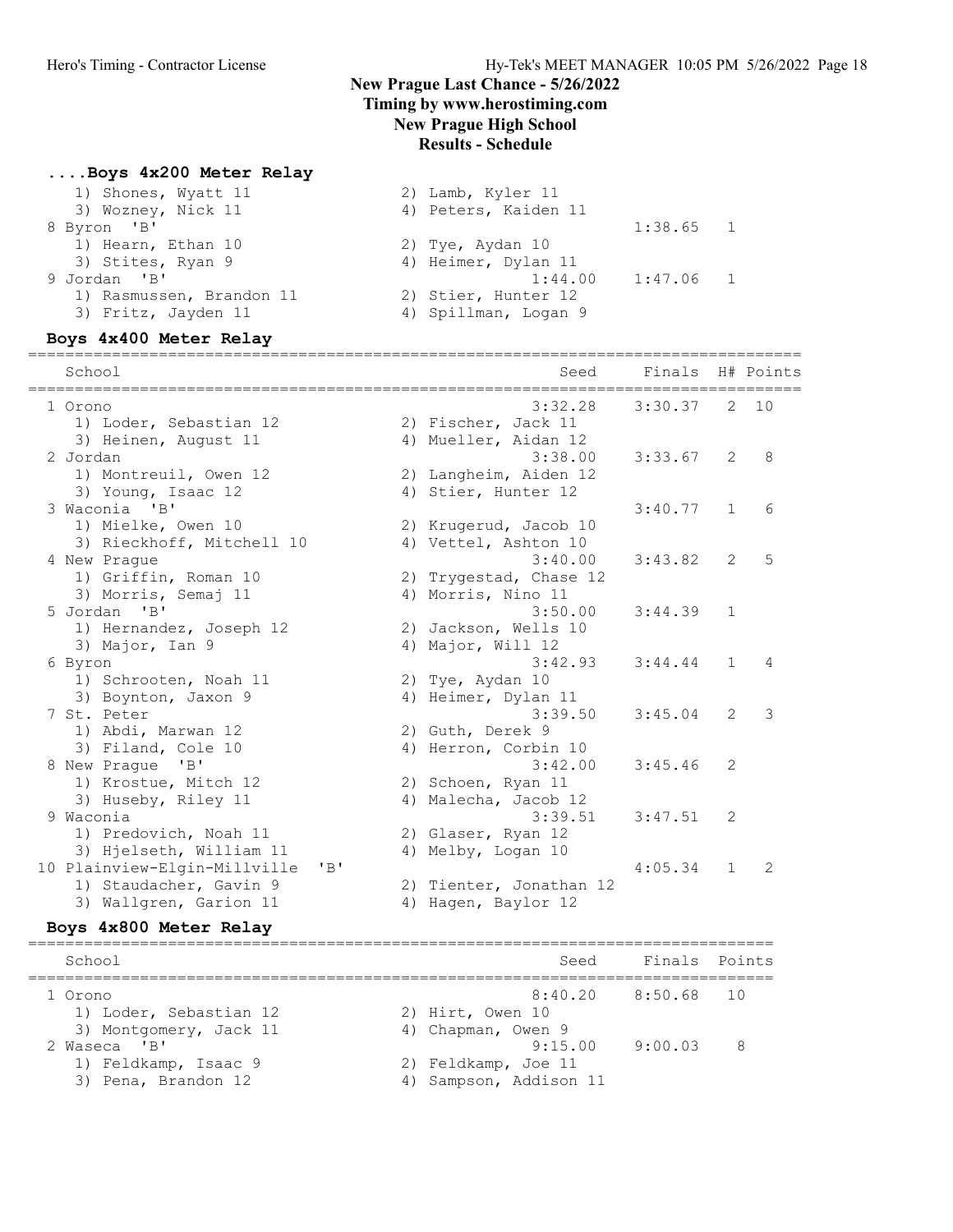## Timing by www.herostiming.com

## New Prague High School

## Results - Schedule

|  |              | Boys 4x800 Meter Relay |  |
|--|--------------|------------------------|--|
|  |              |                        |  |
|  | 3 Now Drague |                        |  |

| 3 New Praque                | $9:10.00$ $9:06.98$     |                       | 6                        |
|-----------------------------|-------------------------|-----------------------|--------------------------|
| 1) Rosemeier, Aidan 10      | 2) Delost, Andy 11      |                       |                          |
| 3) Hopke, Kyan 10           | 4) Harms, Everett 9     |                       |                          |
| 4 Plainview-Elgin-Millville | 8:56.34                 | $9:09.07$ 5           |                          |
| 1) Tienter, Jonathan 12     | 2) Hagen, Baylor 12     |                       |                          |
| 3) Wallgren, Garion 11      | 4) Powers, Liam 10      |                       |                          |
| 5 Jordan                    |                         | $9:00.00$ $9:09.47$ 4 |                          |
| 1) Jackson, Wells 10        | 2) Weedman, Nicklaus 11 |                       |                          |
| 3) Norberg, Andrew 11       | 4) Warden, Jacob 10     |                       |                          |
| 6 St. Peter                 | $9:15.00$ $9:27.77$     |                       | $\overline{\phantom{a}}$ |
| 1) Born, Harold 11          | 2) Filand, Cole 10      |                       |                          |
| 3) Amed, Yahye 12           | 4) Abdi, Marwan 12      |                       |                          |
| 7 St. Peter 'B'             | $9:25.00$ $9:47.87$     |                       |                          |
| 1) Born, Charlie 9          | 2) Abdi, Roblae 9       |                       |                          |
| 3) Bur, Alexander 8         | 4) Malin, Mohamed 9     |                       |                          |
| 8 Waseca                    | $10:00.00$ $9:47.91$    |                       |                          |
| 1) Nelson, Eli 11           | 2) Nelson, Israel 11    |                       |                          |
| 3) Gallagos, Eddy 10        | Vasquez, Lucas 10<br>4) |                       |                          |
|                             |                         |                       |                          |

## Boys High Jump

| Name                  | Year School     | Seed        | Finals Points |                |
|-----------------------|-----------------|-------------|---------------|----------------|
| 1 Peters, Kaiden      | 11 Plainview-El | $6 - 04.00$ | $6 - 00.00$   | 10             |
| 2 Runge, Carter       | 11 Jordan       | $5 - 10.00$ | $6 - 00.00$   | 8              |
| 3 Chromy, Ethan       | 12 New Prague   | $6 - 02.00$ | $5 - 10.00$   | $\sqrt{6}$     |
| 4 Rieckhoff, Mitchell | 10 Waconia      | $6 - 00.00$ | $5 - 10.00$   | 5              |
| 5 Dent, Zander        | 12 Orono        | $6 - 00.00$ | $5 - 10.00$   | $\overline{4}$ |
| 6 Stites, Ryan        | 9 Byron         | $5 - 10.00$ | $5 - 08.00$   | $\mathfrak{Z}$ |
| 7 Gilbertson, Luke    | 10 St. Peter    | $5 - 06.00$ | $5 - 06.00$   | 1.50           |
| 7 Ohnstad, Carson     | 9 Waseca        | $5 - 04.00$ | $5 - 06.00$   | 1.50           |
| 9 DeNardo, Ryan       | 11 New Prague   | $5 - 00.00$ | $5 - 06.00$   |                |
| 10 Mielke, Owen       | 10 Waconia      | $5 - 10.00$ | $5 - 06.00$   |                |
| 11 Elias, Michael     | 9 Plainview-El  | $5 - 08.00$ | $5 - 06.00$   |                |
| 12 Chromy, Cale       | 9 New Praque    | $5 - 06.00$ | $5 - 06.00$   |                |
| 13 Kudrle, Matthew    | 12 New Praque   | $5 - 06.00$ | $5 - 06.00$   |                |
| 14 Bosacker, Josh     | 10 St. Peter    | $5 - 02.00$ | $5 - 03.00$   |                |
| 14 King, Aidan        | 12 New Prague   | $5 - 03.00$ | $5 - 03.00$   |                |
| 14 Loder, Sebastian   | 12 Orono        | $5 - 08.00$ | $5 - 03.00$   |                |
| 14 Davis, Brayden     | 9 Jordan        | $5 - 06.00$ | $5 - 03.00$   |                |
| 18 Bailey, Devon      | 12 Orono        | $5 - 08.00$ | $5 - 03.00$   |                |
| 18 Heinen, August     | 11 Orono        | $6 - 00.00$ | $5 - 03.00$   |                |
| 18 Metzger, Bryson    | 12 Jordan       | $5 - 06.00$ | $5 - 03.00$   |                |
| 21 Heimer, Carson     | 8 Byron         | $5 - 08.00$ | $5 - 00.00$   |                |
| 21 Hadley, Jacob      | 9 Waseca        | $5 - 04.00$ | $5 - 00.00$   |                |
| 23 O'Rourke, Michael  | 12 New Prague   | $5 - 00.00$ | $5 - 00.00$   |                |
| 24 Bruggeman, Brody   | 11 Jordan       | $5 - 00.00$ | $5 - 00.00$   |                |
| -- Metzger, Jackson   | 10 Jordan       | $5 - 00.00$ | NH            |                |
| -- Dahl, Erik         | 9 Plainview-El  | $4 - 10.00$ | NH            |                |
| -- Roggow, Noah       | 9 Orono         | $5 - 03.00$ | ΝH            |                |
| Krugerud, Jacob       | 10 Waconia      | $5 - 08.00$ | NH            |                |
| -- Vettel, Ashton     | 10 Waconia      | $5 - 02.00$ | ΝH            |                |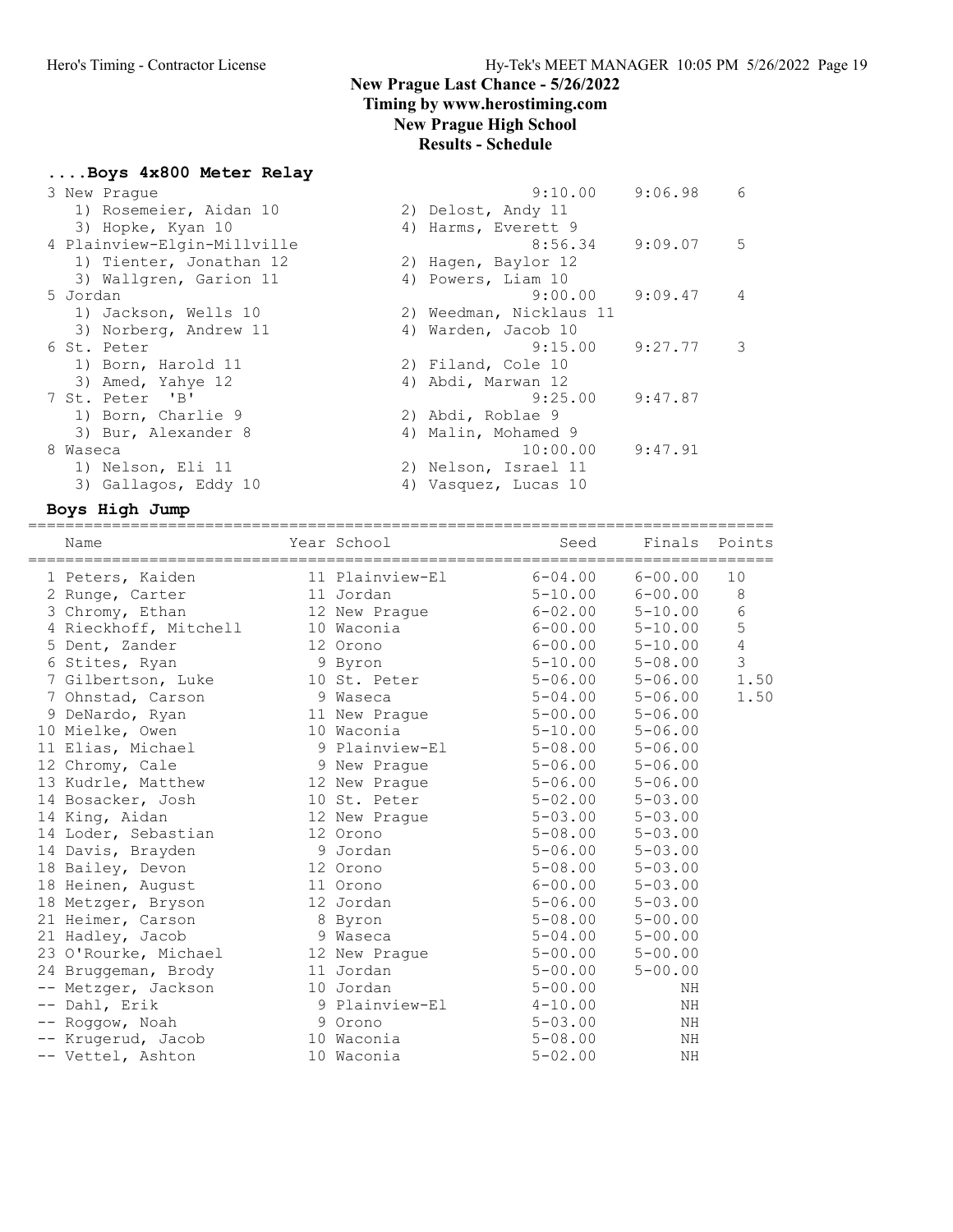#### Boys Pole Vault

|                | Name                    |             | Year School     | Seed         |              | Finals Points  |  |  |
|----------------|-------------------------|-------------|-----------------|--------------|--------------|----------------|--|--|
|                | 1 Reighard, Travis      |             | 12 Waconia      | $15 - 01.00$ | $15 - 05.00$ | 10             |  |  |
|                | 2 Sackett, James        |             | 12 New Prague   | $12 - 06.00$ | $13 - 06.00$ | 8              |  |  |
|                | 3 Guth, Kole            |             | 12 St. Peter    | $13 - 00.00$ | $13 - 06.00$ | $\epsilon$     |  |  |
|                | 4 Hernandez, Joseph     |             | 12 Jordan       | $12 - 06.00$ | $13 - 00.00$ | 5              |  |  |
|                | 5 Sampson, Addison      |             | 11 Waseca       | $12 - 00.00$ | $13 - 00.00$ | 4              |  |  |
|                | 6 Lamb, Kyler           |             | 11 Plainview-El | $11 - 00.00$ | $11 - 00.00$ | $\mathbf{2}$   |  |  |
|                | 6 Lisle, Johnny         |             | 10 Orono        | $11 - 00.00$ | $11 - 00.00$ | $\overline{c}$ |  |  |
|                | 6 Siekmann, Leo         |             | 10 Jordan       | $11 - 06.00$ | $11 - 00.00$ | $\overline{2}$ |  |  |
|                | 9 Kiel, Logan           |             | 11 Waconia      | $11 - 00.00$ | $10 - 00.00$ |                |  |  |
|                | 9 McCarthy, Kyle        |             | 10 New Prague   | $10 - 00.00$ | $10 - 00.00$ |                |  |  |
|                | 9 Baker, Gabe           |             | 12 St. Peter    | $10 - 06.00$ | $10 - 00.00$ |                |  |  |
|                | 9 Lopez-Sifontes, Eddie |             | 12 Byron        | $11 - 00.00$ | $10 - 00.00$ |                |  |  |
|                | 9 Krause, Elijah        |             | 12 Jordan       | $11 - 06.00$ | $10 - 00.00$ |                |  |  |
|                | 14 Stites, Ryan         |             | 9 Byron         | $10 - 06.00$ | $10 - 00.00$ |                |  |  |
|                | 15 Mansfield, William   |             | 8 Waseca        | $10 - 00.00$ | $10 - 00.00$ |                |  |  |
|                | 16 Eastman, Kobe        |             | 7 Jordan        | $9 - 03.00$  | $9 - 00.00$  |                |  |  |
|                | 17 Tufvander, Luke      |             | 10 Orono        | $9 - 06.00$  | $9 - 00.00$  |                |  |  |
|                | 18 Hunt, Rylan          |             | 11 Orono        | $8 - 06.00$  | $9 - 00.00$  |                |  |  |
|                | 19 Filand, Cole         |             | 10 St. Peter    | $9 - 00.00$  | $9 - 00.00$  |                |  |  |
|                | 20 Olson, Brayden       |             | 9 Byron         | $9 - 00.00$  | $9 - 00.00$  |                |  |  |
|                | 21 Lorenz, Cooper       |             | 9 Jordan        | $9 - 06.00$  | $9 - 00.00$  |                |  |  |
|                | 21 Dresen, Foster       |             | 11 New Prague   | $9 - 00.00$  | $9 - 00.00$  |                |  |  |
|                | 23 Serie, Willem        |             | 11 New Prague   | $8 - 00.00$  | $8 - 00.00$  |                |  |  |
|                | 24 Godwin, Tristan      |             | 9 Waseca        | $7 - 06.00$  | $8 - 00.00$  |                |  |  |
|                | 24 Staudacher, Gavin    |             | 9 Plainview-El  | $6 - 00.00$  | $8 - 00.00$  |                |  |  |
|                | -- Wallgren, Garion     |             | 11 Plainview-El | $8 - 00.00$  | ΝH           |                |  |  |
|                | -- Nelson, Israel       |             | 11 Waseca       | $9 - 00.00$  | ΝH           |                |  |  |
|                | -- Malundo, Malaki      |             | 10 Jordan       | $9 - 06.00$  | ΝH           |                |  |  |
| Boys Long Jump |                         |             |                 |              |              |                |  |  |
|                | Name                    | ----------- | Year School     | Seed         | Finals       | Points         |  |  |
|                | 1 DeCook, Trent         |             | 12 Byron        | $21 - 08.00$ | $21 - 02.50$ | 10             |  |  |
|                | 2 Grams, Jonathan       |             | 11 New Prague   | $20 - 10.50$ | $20 - 07.00$ | 8              |  |  |
|                | 3 Kes, Nate             |             | 11 Jordan       | $20 - 00.50$ | $20 - 01.50$ | 6              |  |  |
|                | 4 Heinen, August        |             | 11 Orono        | $20 - 04.50$ | $19 - 09.00$ | 5              |  |  |
|                | 5 Montreuil, Owen       |             | 12 Jordan       | $19 - 11.50$ | $19 - 08.75$ | $\overline{4}$ |  |  |
|                | 6 Riley, Alexander      |             | 11 Waconia      | $18 - 10.50$ | $19 - 02.75$ | $\mathsf 3$    |  |  |
|                | 7 Pieper, Brendan       |             | 12 New Prague   | $20 - 00.50$ | $19 - 00.75$ | 2              |  |  |
|                | 8 Berger, Jack          |             | 10 New Prague   | $18 - 05.25$ | $18 - 10.00$ | $\mathbf{1}$   |  |  |
|                | 9 Allyn, Josiah         |             | 10 Waconia      | $18 - 02.50$ | $18 - 06.25$ |                |  |  |
|                | 10 Metzger, Jackson     |             | 10 Jordan       | $18 - 02.25$ | $18 - 06.00$ |                |  |  |
|                | 11 Loya, Dominic        |             | 10 Plainview-El | $19 - 02.25$ | $18 - 01.50$ |                |  |  |
|                | 12 Noyes, Seth          |             | 10 Jordan       | $17 - 08.00$ | $17 - 11.75$ |                |  |  |
|                | 13 King, Aidan          |             | 12 New Prague   | $19 - 11.25$ | $17 - 11.25$ |                |  |  |
|                | 14 Bailey, Devon        |             | 12 Orono        | $19 - 07.00$ | $17 - 08.25$ |                |  |  |
|                | 15 Zhang, Daniel        |             | 10 St. Peter    | $17 - 07.00$ | $17 - 01.00$ |                |  |  |
|                | 16 Josephson, Noah      |             | 10 New Praque   | $17 - 10.25$ | $17 - 00.75$ |                |  |  |
|                | 17 Abrahamson, Ethan    |             | 9 Byron         | $17 - 06.50$ | $16 - 10.25$ |                |  |  |
|                | 18 Roggow, Noah         |             | 9 Orono         | $17 - 01.00$ | $16 - 09.50$ |                |  |  |
|                | 19 Dubay, Gabe          |             | 10 Waconia      | $16 - 09.00$ | $16 - 05.50$ |                |  |  |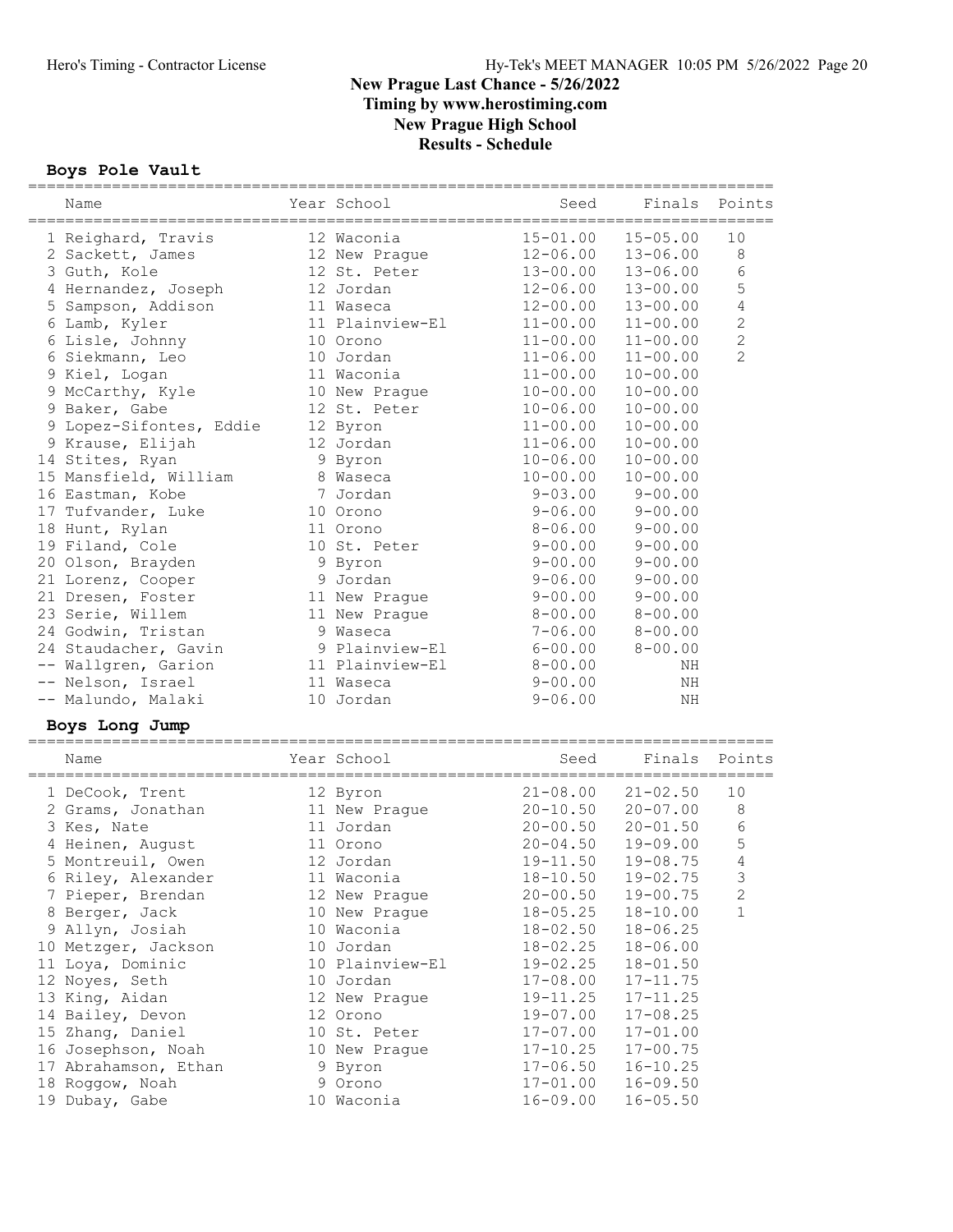#### ....Boys Long Jump

| 21 Fritz, Jayden<br>22 Heimer, Carson<br>23 Erickson, Torin<br>24 Schneider, Ty<br>-- Glynn, Adam<br>-- Adamek, Mason<br>Boys Triple Jump<br>Name                                                                                                                                                                                                                                                                                                                                                                                                                                             | 11 Jordan<br>8 Byron<br>10 Plainview-El<br>9 Plainview-El<br>10 Byron<br>9 Jordan<br>Year School                                                                                                                                                                                                                                                                                                                         | $15 - 03.50$<br>$18 - 08.00$<br>$14 - 04.25$<br>$14 - 02.75$<br>$18 - 10.25$<br>$17 - 05.50$<br>Seed                                                                                                                                                                                                                                                                                                                                                               | $15 - 09.00$<br>$15 - 04.00$<br>$14 - 08.00$<br>$14 - 03.75$<br>FOUL<br>FOUL<br>Finals Points                                                                                                                                                                                                                                                                                                                                                |                  |                                                                                  |
|-----------------------------------------------------------------------------------------------------------------------------------------------------------------------------------------------------------------------------------------------------------------------------------------------------------------------------------------------------------------------------------------------------------------------------------------------------------------------------------------------------------------------------------------------------------------------------------------------|--------------------------------------------------------------------------------------------------------------------------------------------------------------------------------------------------------------------------------------------------------------------------------------------------------------------------------------------------------------------------------------------------------------------------|--------------------------------------------------------------------------------------------------------------------------------------------------------------------------------------------------------------------------------------------------------------------------------------------------------------------------------------------------------------------------------------------------------------------------------------------------------------------|----------------------------------------------------------------------------------------------------------------------------------------------------------------------------------------------------------------------------------------------------------------------------------------------------------------------------------------------------------------------------------------------------------------------------------------------|------------------|----------------------------------------------------------------------------------|
| 1 Krostue, Mitch<br>2 Gaytko, Max<br>3 Herron, Corbin<br>4 Montreuil, Owen<br>5 Lee, Jacob<br>6 Trygestad, Chase<br>7 Bailey, Devon<br>8 Kes, Nate<br>9 Wozney, Nick<br>10 Adamek, Mason<br>11 Dent, Zander<br>12 Roggow, Noah<br>13 Major, Ian<br>14 Brusseau, Bennett<br>15 Born, Harold<br>16 Tarr, Lehkpeawon<br>17 Abrahamson, Ethan<br>18 Noyes, Seth<br>19 Davis, Brayden<br>20 Pahl, Grant<br>21 Ohnstad, Carson<br>22 Braith, Jackson<br>23 Daley, Hudson<br>24 Coffey, Austin<br>25 Schultz, Cole<br>26 Allyn, Josiah<br>27 Hadley, Jacob<br>28 Yoder, Luke<br>29 Heddelsten, Tyler | 12 New Prague<br>12 Waseca<br>10 St. Peter<br>12 Jordan<br>12 New Prague<br>12 New Prague<br>12 Orono<br>11 Jordan<br>11 Plainview-El<br>9 Jordan<br>12 Orono<br>9 Orono<br>9 Jordan<br>10 New Prague<br>11 St. Peter<br>11 New Prague<br>9 Byron<br>10 Jordan<br>9 Jordan<br>10 New Praque<br>9 Waseca<br>11 New Prague<br>10 Byron<br>10 Waconia<br>11 Waseca<br>10 Waconia<br>9 Waseca<br>9 Waseca<br>10 Plainview-El | $39 - 10.50$<br>$41 - 03.50$ $40 - 04.00$<br>$40 - 01.00$ $40 - 03.00$<br>$41 - 05.00$<br>$39 - 09.50$<br>$40 - 05.50$<br>$40 - 02.50$<br>$39 - 01.75$<br>$36 - 11.50$<br>38-08.00<br>$38 - 04.50$<br>$36 - 04.00$<br>$37 - 08.75$<br>$38 - 07.00$<br>$36 - 10.50$<br>$36 - 05.00$<br>$37 - 04.25$<br>$36 - 02.50$<br>$36 - 11.00$<br>$37 - 02.00$<br>$36 - 07.00$<br>$33 - 07.00$<br>$34 - 00.50$<br>$34 - 10.00$<br>$35 - 07.50$<br>$34 - 00.50$<br>$28 - 01.00$ | $40 - 06.50$<br>$39 - 05.50$<br>$39 - 02.50$<br>$38 - 09.00$<br>$38 - 06.00$<br>$38 - 04.25$<br>$37 - 04.00$<br>$36 - 10.25$<br>$36 - 09.00$<br>$36 - 08.50$<br>$36 - 08.00$<br>$36 - 04.00$<br>$36 - 03.50$<br>$36 - 01.50$<br>$36 - 01.50$<br>$36 - 00.00$<br>$35 - 08.50$<br>$35 - 07.50$<br>$34 - 09.50$<br>$34 - 06.50$<br>$34 - 03.50$<br>$33 - 03.25$<br>$32 - 09.00$<br>$31 - 09.00$<br>$31 - 02.50$<br>$29 - 04.00$<br>$28 - 09.50$ | 10               | 8<br>6<br>$\mathsf S$<br>$\sqrt{4}$<br>$\mathsf 3$<br>$\sqrt{2}$<br>$\mathbf{1}$ |
| Boys Shot Put                                                                                                                                                                                                                                                                                                                                                                                                                                                                                                                                                                                 |                                                                                                                                                                                                                                                                                                                                                                                                                          |                                                                                                                                                                                                                                                                                                                                                                                                                                                                    |                                                                                                                                                                                                                                                                                                                                                                                                                                              |                  |                                                                                  |
| Name                                                                                                                                                                                                                                                                                                                                                                                                                                                                                                                                                                                          | Year School                                                                                                                                                                                                                                                                                                                                                                                                              | Seed                                                                                                                                                                                                                                                                                                                                                                                                                                                               | Finals                                                                                                                                                                                                                                                                                                                                                                                                                                       |                  | H# Points                                                                        |
| 1 Schoenecker, Matthew<br>2 Medin, Ian<br>3 Borowicz, Luke<br>4 Marine, Jaxon                                                                                                                                                                                                                                                                                                                                                                                                                                                                                                                 | 11 New Prague<br>12 Waseca<br>11 Jordan<br>12 Byron                                                                                                                                                                                                                                                                                                                                                                      | $47 - 03.50$<br>$44 - 03.00$<br>$45 - 00.00$<br>$45 - 09.50$                                                                                                                                                                                                                                                                                                                                                                                                       | $45 - 08.50$<br>$45 - 05.25$<br>$44 - 11.00$<br>$43 - 00.25$                                                                                                                                                                                                                                                                                                                                                                                 | 3<br>3<br>3<br>3 | 10<br>8<br>6<br>5                                                                |

5 Connelly, Christian 12 Byron 44-07.00 42-08.00 3 4 6 Banks, Luke 9 St. Peter 42-08.50 42-01.50 3 3 7 Burnham, Alexander 11 New Prague 44-06.75 41-11.75 3 2 8 Pierret, Theodore 12 St. Peter 45-03.00 41-10.25 3 1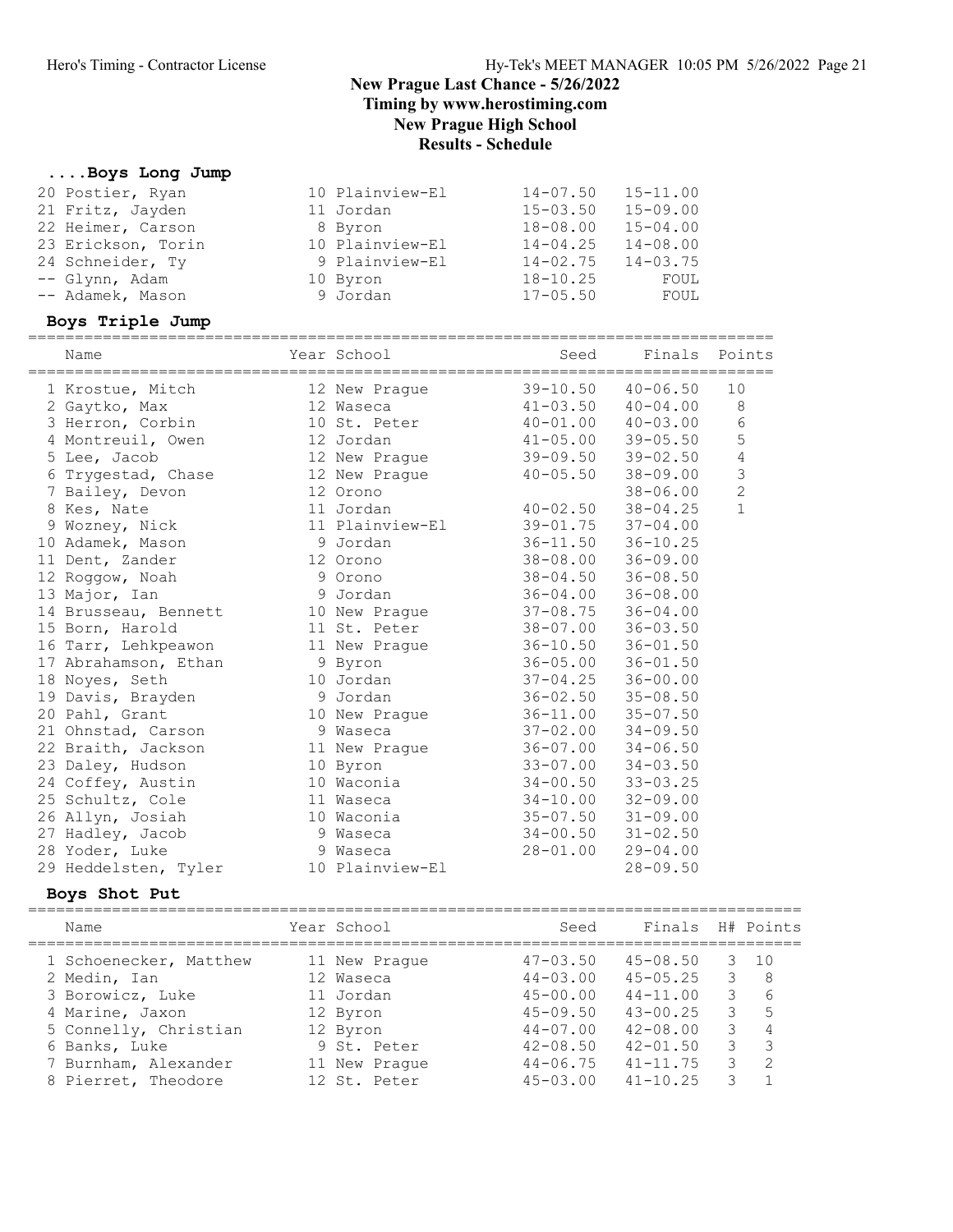Results - Schedule

## ....Boys Shot Put

| 9 Kiel, Logan        | 11 Waconia      | $40 - 11.00$ | $41 - 10.00$ | 3              |
|----------------------|-----------------|--------------|--------------|----------------|
| 10 Nawrocki, Peyton  | 12 Jordan       | $44 - 06.50$ | $41 - 08.75$ | $\mathcal{S}$  |
| 11 Olson, Bennett    | 12 St. Peter    | $41 - 02.25$ | $41 - 00.50$ | $\mathfrak{Z}$ |
| 12 Emanuelson, Zach  | 12 New Prague   | $39 - 03.00$ | $40 - 05.75$ | $\overline{c}$ |
| 13 Stenzel, Ethan    | 10 Waseca       | $38 - 03.00$ | $39 - 03.75$ | $\overline{c}$ |
| 14 Hagen, Elijah     | 10 Jordan       | $38 - 04.00$ | $37 - 11.00$ | $\overline{c}$ |
| 15 Springer, Evan    | 12 Plainview-El | $39 - 01.00$ | $37 - 10.00$ | $\overline{c}$ |
| 16 Johnson, Thomas   | 12 New Praque   | $35 - 10.00$ | $37 - 05.00$ | $\overline{c}$ |
| 17 Passe, Brydon     | 10 New Prague   |              | $37 - 04.00$ | $\sqrt{2}$     |
| 18 Junso, Cole       | 10 St. Peter    | $37 - 06.00$ | $37 - 01.00$ | $\sqrt{2}$     |
| 19 Meger, Luke       | 11 New Prague   | $38 - 08.00$ | $36 - 11.50$ | $\sqrt{2}$     |
| 20 Mejia, Isaac      | 11 New Prague   | $37 - 09.50$ | $36 - 10.50$ | $\overline{c}$ |
| 21 Maloney, Parker   | 8 St. Peter     | $32 - 04.50$ | $36 - 03.75$ | $\,1\,$        |
| 22 Pries, Kadin      | 10 Plainview-El | $40 - 07.50$ | $36 - 03.50$ | $\mathcal{S}$  |
| 23 Gerling, Andrew   | 11 Waconia      | $38 - 09.50$ | $35 - 05.50$ | $\mathbf{2}$   |
| 24 Peters, Alexander | 9 Jordan        | $37 - 10.50$ | $34 - 11.50$ | $\overline{c}$ |
| 25 Mathias, Mateo    | 12 Waseca       | $35 - 03.00$ | $34 - 11.00$ | $1\,$          |
| 26 Kamann, Gabe      | 11 Waconia      | $37 - 08.00$ | $34 - 06.50$ | $\overline{c}$ |
| 27 Gostonczik, Ryan  | 11 Plainview-El | $34 - 06.00$ | $34 - 02.50$ | $\mathbf 1$    |
| 28 Swanson, Cody     | 10 Byron        | $36 - 08.00$ | $34 - 01.00$ | $\mathbf{2}$   |
| 29 Mattern, Zach     | 10 New Prague   |              | $33 - 10.00$ | $\mathbf 1$    |
| 30 Holmes, Walter    | 9 Orono         | $35 - 04.00$ | $33 - 00.50$ | $\overline{c}$ |
| 31 O'Reilly, Brennan | 9 Plainview-El  | $34 - 02.00$ | $31 - 11.75$ | $\,1\,$        |
| 32 Johnson, Brody    | 11 Byron        | $33 - 01.00$ | $31 - 11.50$ | $\mathbf{1}$   |
| 33 Mixteco, Joe      | 9 Waseca        | $32 - 01.00$ | $31 - 11.00$ | $\mathbf 1$    |
| 34 Hache', Jakob     | 10 Jordan       | $33 - 01.00$ | $31 - 04.00$ | $\mathbf 1$    |
| 35 Miller, Billy     | 11 Orono        | $31 - 11.00$ | $30 - 08.75$ | $\,1\,$        |
| 36 Fischer, Cole     | 12 Orono        | $31 - 02.00$ | $28 - 02.50$ | $\mathbf 1$    |
| 37 Springer, Thomas  | 9 Plainview-El  | $25 - 09.25$ | $27 - 10.50$ | $\,1\,$        |
| 38 Adams, Kylynd     | 12 Waseca       | $29 - 09.00$ | $27 - 01.00$ | $\,1\,$        |
| 39 Johannek, Elijah  | 9 Waseca        | $25 - 04.50$ | $26 - 01.25$ | $1\,$          |
| 40 Weber, Cody       | 9 Waseca        | $26 - 04.00$ | $25 - 11.50$ | $\mathbf 1$    |
| -- Herman, Eddie     | 11 Waseca       | $45 - 03.50$ | FOUL         | 3              |
|                      |                 |              |              |                |

## Boys Discus Throw

| Name                    |    | Year School     | Seed         | Finals H# Points |                |                |
|-------------------------|----|-----------------|--------------|------------------|----------------|----------------|
|                         |    |                 |              |                  |                |                |
| 1 Banks, Luke           |    | 9 St. Peter     | $46 - 07.50$ | $143 - 09$       | 3              | 10             |
| 2 Olson, Bennett        |    | 12 St. Peter    | $132 - 00$   | $141 - 07$       | 3              | 8              |
| 3 Herman, Eddie         |    | 11 Waseca       | $130 - 00$   | $141 - 07$       | 3              | 6              |
| 4 Medin, Ian            |    | 12 Waseca       | $29 - 08.75$ | $132 - 09$       | 3              | 5              |
| 5 Hagen, Elijah         |    | 10 Jordan       | $126 - 01$   | $132 - 00$       | 3              | 4              |
| 6 Borowicz, Luke        |    | 11 Jordan       | $132 - 01$   | $125 - 08$       | 3              | 3              |
| 7 Stenzel, Ethan        | 10 | Waseca          | $114 - 00$   | $125 - 02$       | 3              | $\overline{2}$ |
| 8 Pierret, Theodore     |    | 12 St. Peter    | $119 - 04$   | $123 - 10$       | 3              |                |
| 9 Mejia, Isaac          |    | 11 New Praque   | $126 - 10$   | $119 - 07$       | 3              |                |
| 10 Meger, Luke          |    | 11 New Praque   | $113 - 08$   | $115 - 09$       | 3              |                |
| 11 Mathias, Mateo       |    | 12 Waseca       | $111 - 11$   | $115 - 07$       | 2              |                |
| 12 Gostonczik, Ryan     |    | 11 Plainview-El | $113 - 09$   | $115 - 02$       | 3              |                |
| 13 Schoenecker, Matthew |    | 11 New Praque   | $107 - 09$   | $115 - 02$       | $\overline{2}$ |                |
| 14 Junso, Cole          |    | 10 St. Peter    | $116 - 06$   | $114 - 03$       | 3              |                |
| 15 Kiel, Logan          |    | 11 Waconia      | $120 - 04$   | $111 - 00$       | 3              |                |
| 16 Swanson, Cody        | 10 | Byron           | $103 - 03$   | $108 - 00$       | 2              |                |